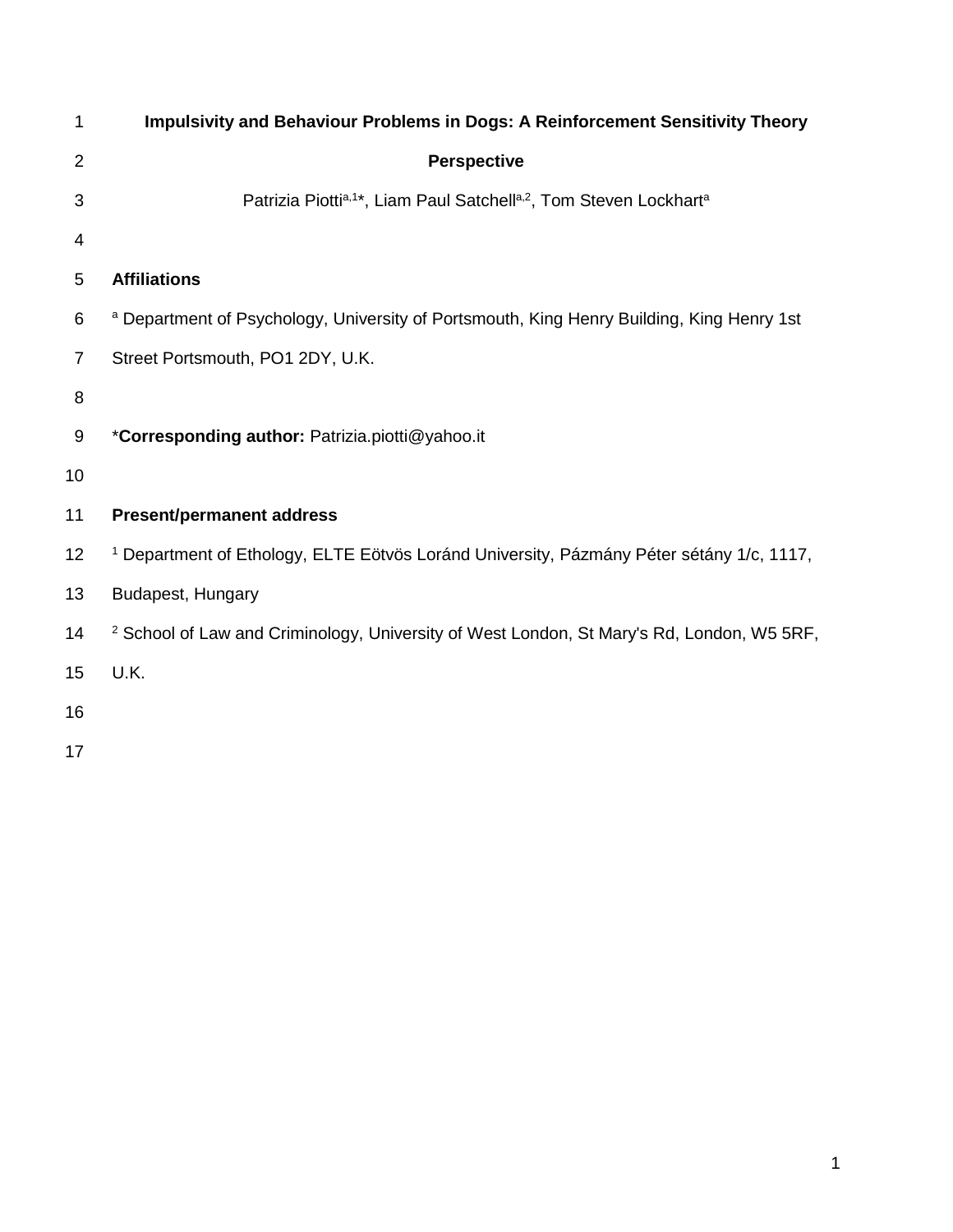#### **1. Introduction**

 Trait impulsivity is stirring growing interest among comparative researchers. One species where the trait is being extensively investigated is the domestic dog (*Canis familiaris*) (e.g. Miller et al., 2010, 2012; Fadel et al., 2016; Riemer et al., 2014; Wright et al., 2011, 2012). Research shows theoretical and evidential convergence between human and dog impulsivity. For example, consistent neuro-behavioural individual differences in cognitive control are found in dogs (Cook et al., 2016) as well as humans (e.g. Kane and Engle, 2002). Likewise, both in dogs and humans, self-control relies on biological mechanisms related to blood glucose levels (Miller, et al., 2010). There are also indications of human-dog convergence regarding genotype-phenotype associations for trait impulsivity (humans: Munafó et al., 2008; dogs: Hejjas et al., 2009; Wan et al., 2013). Impulsivity in dogs is also related to behaviours similar to human psychological disorders. For example, genetic and behavioural homologies between dogs and humans have been observed in relation to the Attention Deficit and Hyperactive Disorder (ADHD) (e.g. Hejjas et al., 2009; Vas et al., 2007), as measured in dogs through a rating scale for the assessment of ADHD in children, reworded for describing dog behaviour (Vas et al., 2007) and a behaviour battery (Kubinyi et al., 2012). Another typical case is the relationship between high impulsivity and aggressive behaviour, which has also been observed both in humans (Apter, et al., 1990) and dogs (Amat et al., 2013; Wright et al., 2012).

 The current study brings together a biologically based human measure of impulsivity and a well validated dog measure of impulsivity, to investigate the extent to which the measures show convergence.

 Trait impulsivity may be measured in domestic dogs with questionnaire scales, such as the Dog Impulsivity Assessment Scale (DIAS; Wright et al., 2011). The DIAS provides an overall 42 questionnaire score (OQS), which directly reflects the dog owner's opinion on how impulsive their dog is and resulted to be higher in dogs with behaviour problems (Wright et al., 2011) as well as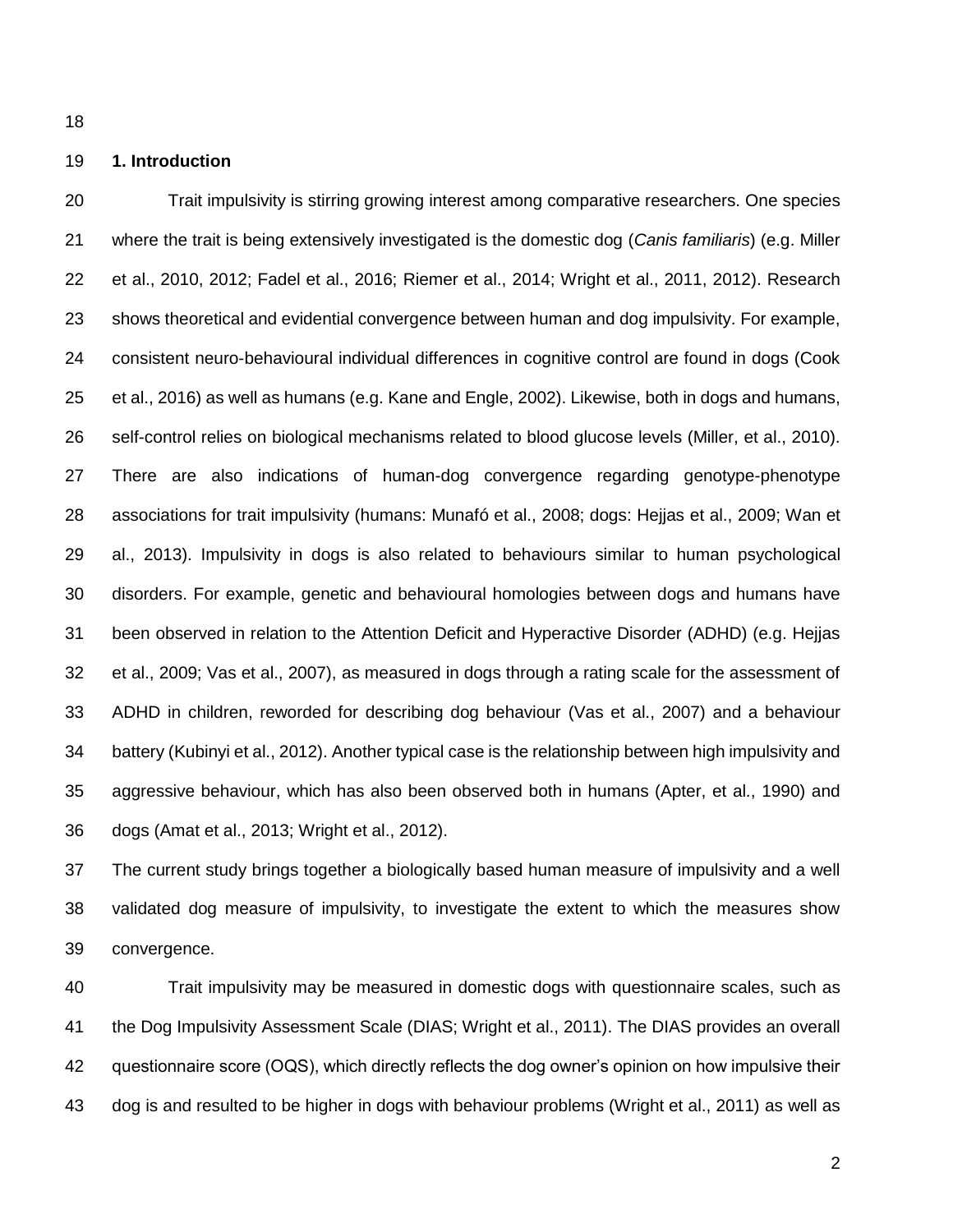behavioural measures (Brady et al., 2018). However, the scale also provides three independent sub-factors, which can reflect distinct nuanced features of dog impulsivity. Factor 1, 'Behaviour Regulation' factor provides a more focused measure of impulsivity: high scores relates to having little control over a response to stimuli, little thinking before acting and being impatient, on the other side relates to showing extreme physiological signs when being excited. Factor 2, 'Aggression and Response to Novelty' relates to lower tolerance thresholds to potentially aversive stimuli: individuals with high scores are less keen on new situations and more likely to respond aggressively to stimuli. Factor 3, 'Responsiveness' relates to general responsiveness and environmental awareness: high scores reflect high trainability, long interest in stimuli and quick reactions (Wright et al., 2011). The scale was found to relate to variation in the behaviour observed in two systematically manipulated experimental designs, i.e. a delayed reward choice test (Wright et al., 2012) and, for the OQS and Factor 1, a spatial discounting test (Brady et al., 2018); correlations were found also between the DIAS scores and variation in physiological factors - i.e. serotonin metabolites (5-HIAA) levels (Wright et al., 2012). This suggests that the DIAS is a reliable measure of trait impulsivity in domestic dogs. Further investigations have indicated that DIAS scores and cognitive measures in behaviour tests remain stable over time, suggesting that personality trait of impulsivity is consistent over time (Riemer et al., 2014; Fadel et al., 2016).

 In a broader sense trait impulsivity, as measured by the DIAS, may also be regarded as part of a wider network of theories investigating dispositional approach and avoidance behaviour. In this paper, we investigated how one such theory, the Reinforcement Sensitivity Theory (RST) of personality, might be of interest to research areas on dogs' individual differences.

 RST is a neuropsychological account of the neural and cognitive processes underlying the major dimensions of personality (Corr, 2008). The theory describes three neurologically defined systems which influence the organism's behaviours; the Behavioural Approach System (BAS, activated by signals of reward), the Behavioural Inhibition System (BIS, related to the monitoring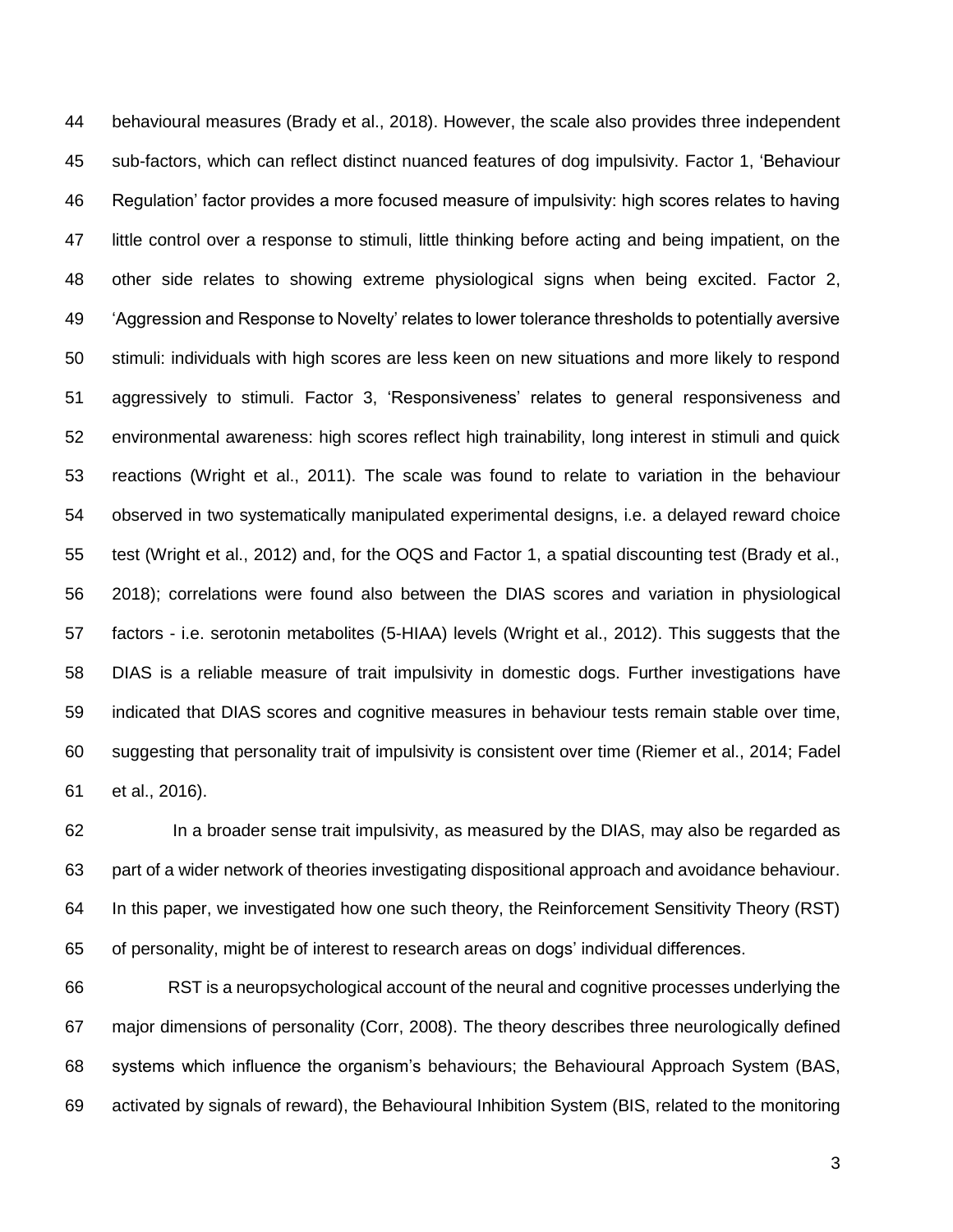and resolution of conflict between compelling goals) and the Fight-Flight-Freeze System (FFFS, activated by aversive stimuli). The BAS has its neural basis in the dopaminergic reward circuitry (Pickering and Gray, 2001) and underlies any behaviour that involves approaching appetitive stimuli, whether it is to eat food or attack a prey. Because of this, the BAS is related to personality traits such as optimism, reward-orientation and impulsivity (Corr, 2004). The neural basis of the FFFS is the periaqueductal grey and medial hypothalamus (McNaughton and Corr, 2004). On a proximal level, the system is activated in response to aversive stimuli, encouraging active avoidance behaviours, and is responsible for personality traits such as proneness to fear (Corr & McNaughton, 2008). The BIS can be related to the septo-hippocampal system (Gray & McNaughton, 2000; Miller, 1991). The BIS is concerned with the monitoring and resolution of conflict between incompatible but equally compelling approach and avoidance goals. In humans, a strong presence of trait BIS is experienced as repetitive thoughts, rumination and anxiety (Andersen, Moore, Venables & Corr, 2008; Markarian, Pickett, Deveson & Kanona, 2013; Morgan et al., 2009). While low trait BIS is manifested as risk proneness and has been linked to Attention Deficit Hyperactivity Disorder (Gomez, Woodworth, Waugh & Corr, 2012).

 RST is highly relevant to the non-human animal research as it was developed from experimental non-human animal behaviour research (Gray, 1987; Wilson, Barrett & Gray, 1989). In fact, several RST neurological studies have been performed on non-human animals, such as rodents (Ito & Lee, 2016; Young & McNaughton, 2008) and even AI programs have been coded using RST (Fua, Horswill, Ortony & Revelle, 2009). RST is especially useful when observing behaviour in non-verbalising species, as tendencies of approaching or avoiding aspects of the environment are readily codeable, in that behaviour measures may be unambiguous, such as increasing and decreasing of distances from a specific stimulus (see Budaev, 1997; Mather & Anderson, 1993). Finally, the strong focus on overt behaviour in experimental settings, such as go/no-go tasks, (Moore, Mills, Marshman & Corr, 2012) aids objective scoring of behaviour by human observers.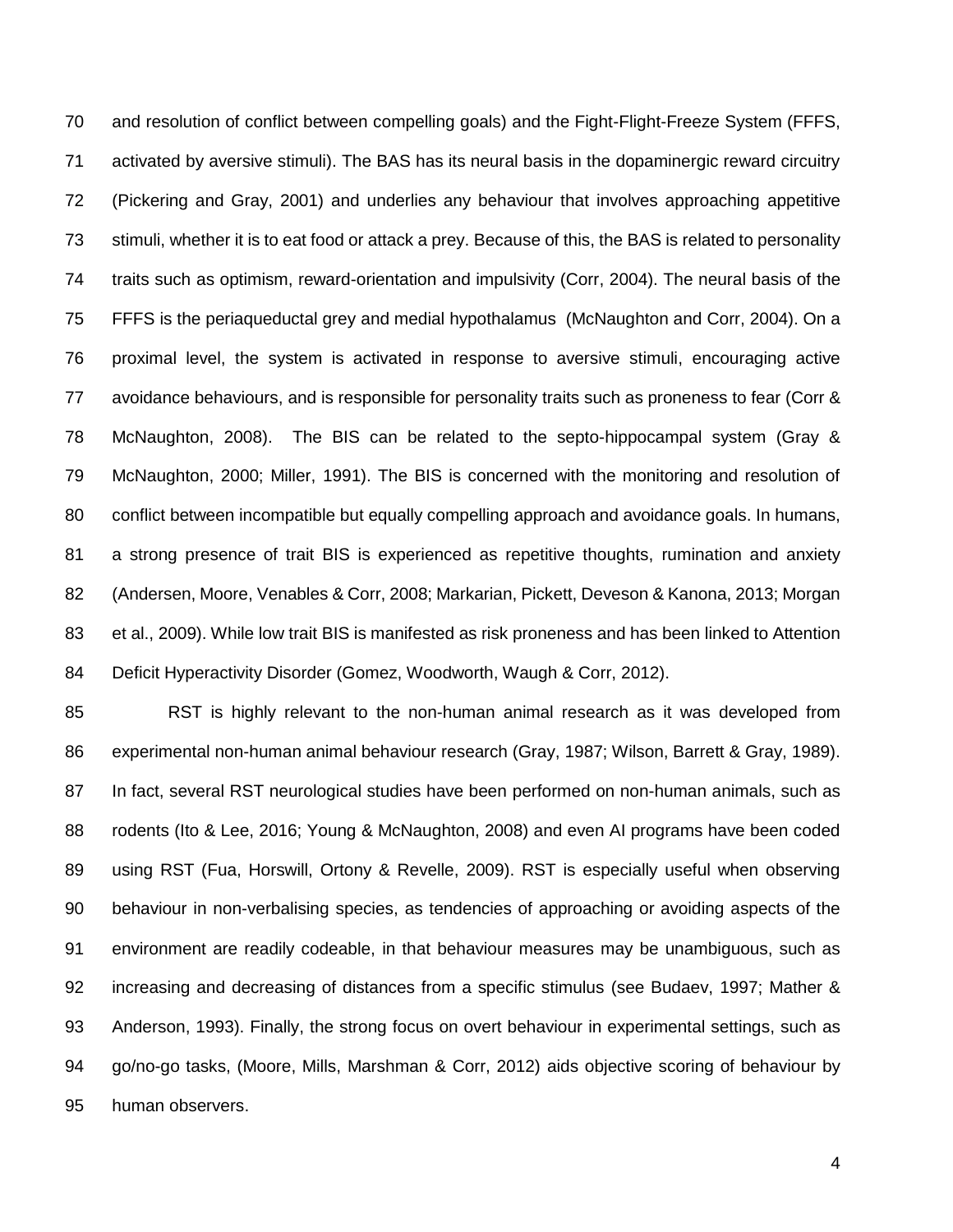There are also some examples where elements drawn from RST have been employed in the development of frameworks directed, for example, to domestic animal research of affective states (Mendl, Burman & Paul, 2010) or individual differences in sensitivity to punishment and reward (Sheppards & Mills, 2002). To our knowledge, however, the RST of personality has not been applied in its entirety to companion animals' research (i.e. without integration within further 101 theories). It is therefore not yet clear to which degree RST may be relevant to companion animals and whether there is any overlapping with existing theories. For this reason, it was of interest to place domestic dogs' trait impulsivity in an RST theoretical network.

 Dogs were chosen as a species of interest because they are adapted to life with humans and share human social environment (Hare & Tomasello, 2002; Miklósi et al., 2003), which makes them an ideal and convenient model of comparison in the study of personality (Gosling et al., 2003). Additionally, the investigation of frameworks that are able to predict individual traits potentially linked to increased risk of developing behaviour problems in dogs has implications for animal welfare. For example, there are indications that aggressive behaviour in dogs may relate to neurotransmitters linked to impulsivity (Amat et al., 2013; Wright et al., 2012), a low BIS or high BAS-related trait. Aggressive responses may also be fear-related in dogs (van der Borg, Graat and Beerda, 2017; Zapata, Serpell and Alvarez, 2017), i.e. relevant to the FFFS. For example, tendency to engage in active avoidant behaviours like barking or growling could be seen as defensive behaviours, reflected in the FFFS. Or it could be the case that high trait BIS leads to better inhibition of destructive behaviour that may occur when the animal is distressed. Consistently with the theoretical link between impulsivity and behaviour inhibition, it has been observed that depletion of self-control is linked to risk proneness in dogs (Miller et al., 2012).

 The current study brings together the DIAS (Wright et al., 2011) and a psychometric measure of RST (adapted from a children-focused scale; Cooper et al., 2017). As stated above, the principal reason for including both DIAS and RST measures is due to the mutual importance of trait impulsivity. We therefore predicted a positive association between the DIAS 'Behaviour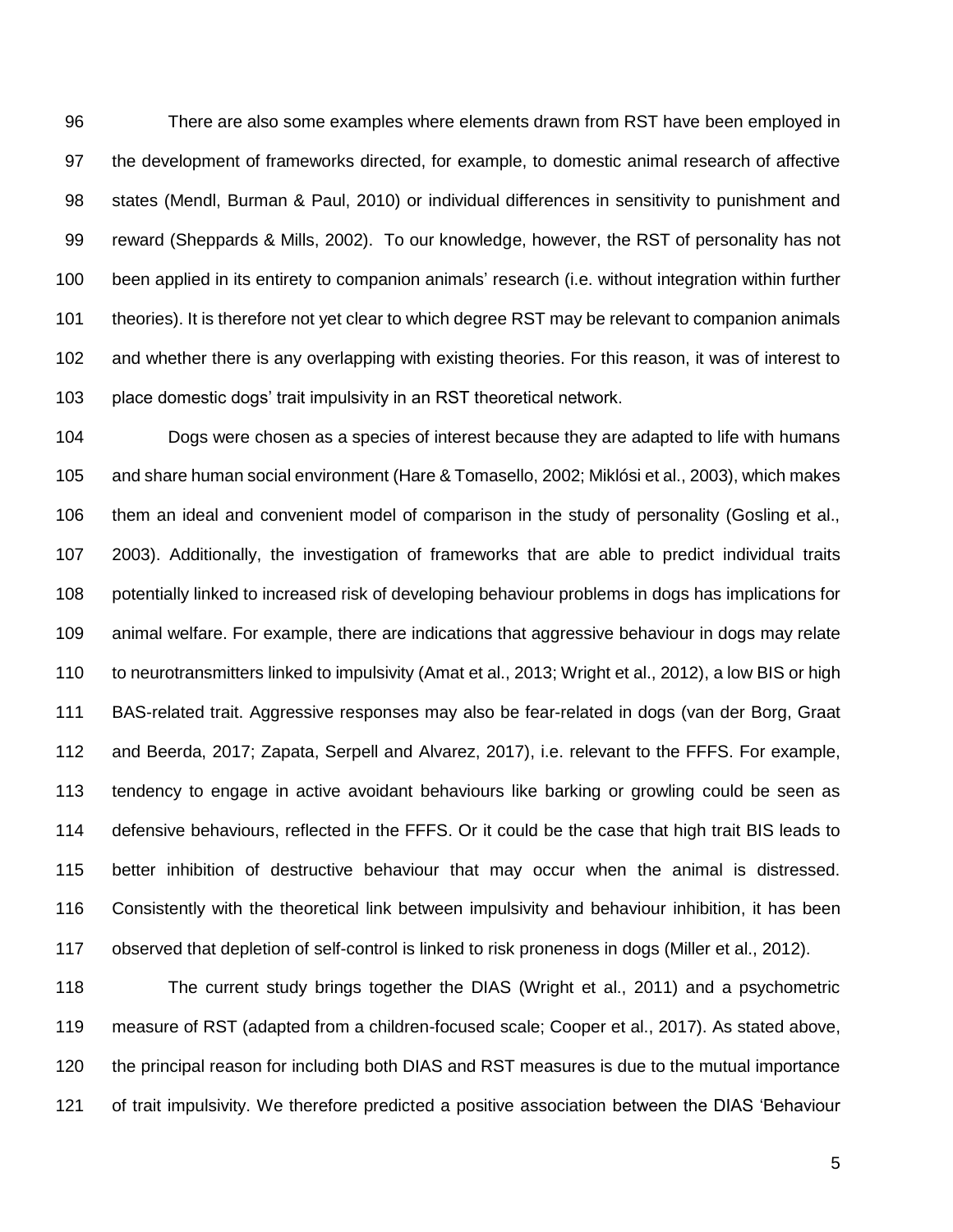Regulation' trait (which is correlated with the spatial discounting test of impulsivity, Brady et al., 2018) and the RST BAS (which includes impulsivity) traits. Further, given that RST BIS is arguably the inverse of impulsivity and we expected this factor to negatively relate to the DIAS impulsivity measures. We had an exploratory approach regarding the relationship between the other factors of the RST and DIAS measures. Further we investigated the relationships between behavioural problems and the personality measures. Given that the DIAS was designed with behavioural 128 problems in mind, we predicted that the DIAS traits predict behavioural problems. It was expected that FFFS would positively correlate with avoidance behaviours (e.g. biting, barking, cowering, trying to escape). We had no other explicit hypotheses for the relationship between the RST measures and the behavioural problems.

#### **2. Material and Methods**

## **2.1. Procedure & Questionnaires**

 The current study was approved by the University of Portsmouth's Science Faculty Ethics Committee (2017 - 026). The described work been performed in accordance with the Code of Ethics of the World Medical Association (Declaration of Helsinki) for experiments involving humans. Responses were provided anonymously by the participants. This work did not involve direct experimentation, observation or interaction with live animals and ethics was required for 141 the data collection with animal owners.

 After providing informed consent, participants completed the RST personality trait questionnaire. This measure was adapted from the 'Reinforcement Sensitivity Theory Personality Questionnaire - Child (RSTPQ-C, 21 items; Cooper et al., 2017): for the current study, the RSTPQ-C was reworded into a format that allowed owners to report on their dogs' behaviour, creating a Reinforcement Sensitivity Theory Personality Questionnaire-Dog (RSTPQ-D). Care was taken so that the RST system each question was referring to was not altered. In order to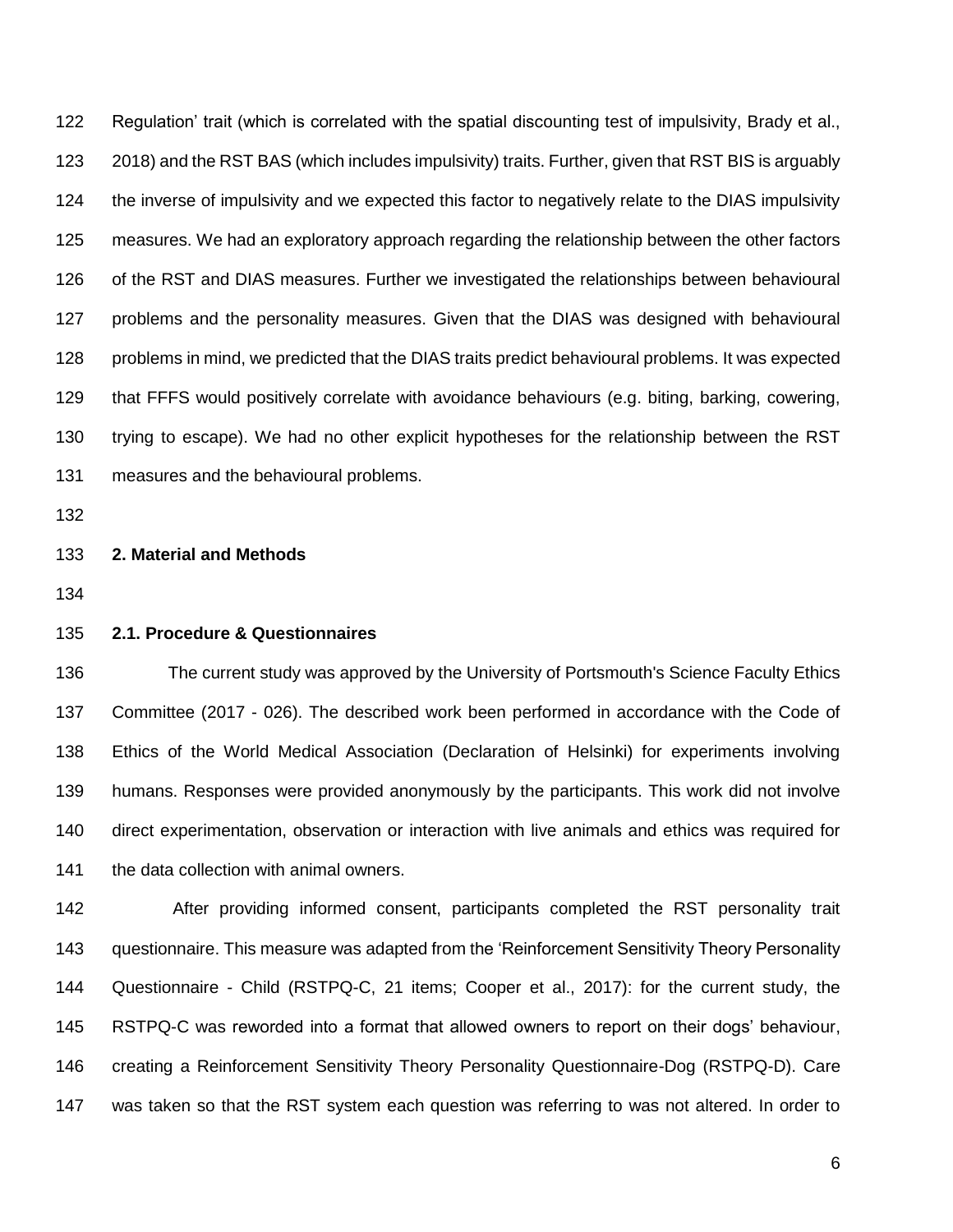imitate the RSTPQ-C, the RSTPQ-D was also answered on a four-point scale with the options; *Not at all* (scoring 1), *Slightly* (2), *Moderately* (3) and *Highly* (4). The mean response to each of the RSTPQ-D subscales was used for analysis. The RSTPQ-D has 3 subscales of 7 items each, reflecting trait BIS, FFFS and BAS.

 After completion of the RSTPQ-D, participants completed the 18 item DIAS. DIAS response is measured on a 5 point scale from *Strongly Agree* (5) to *Strongly Disagree* (1), with a sixth *Don't know/not applicable* option. Consistent with the scoring for the DIAS (Wright et al., 2011), each sub-factor was calculated as a ratio of the potential total score of items that had a response (due to the *Don't know* option, participants could opt to not respond to some items). The DIAS (Wright et al. 2011) has 3 factors, Factor 1 'Behavioural Regulation' (10 items, a high score implies higher trait impulsivity), Factor 2 'Aggression and Response to Novelty' (5 items, a high score suggests a more aggressive/aversive aversion to novelty) and Factor 3 'Responsiveness' (5 items, a high score implies fast and engaged responses to new things).

 Finally, participants were asked to answer to a checklist of 12 further questions related to behaviour problems and indicate how well they described their dog's behaviour. Questions were presented in a 5-point scale, from *Very much like my dog* (5), to *Not at all like my dog* (1). Questions referred to aggressive behaviours (barking, growling, biting, showing teeth, snapping), cowering/fearful behaviour (shaking, panting, moving away), destructive behaviour (digging, chewing) and house soiling. A copy of the questionnaire is provided as Supplemental Information 1.

#### **2.2. Participants**

 The inclusion criteria for dog owners to participate in the study were to be at least 18 years old and to have owned their dog for at least 6 months at the time they participated. Responses 172 from owners of 730 adults dogs (age range:  $1 - 16$  years, median = 5 years, SD = 3.36, M : F =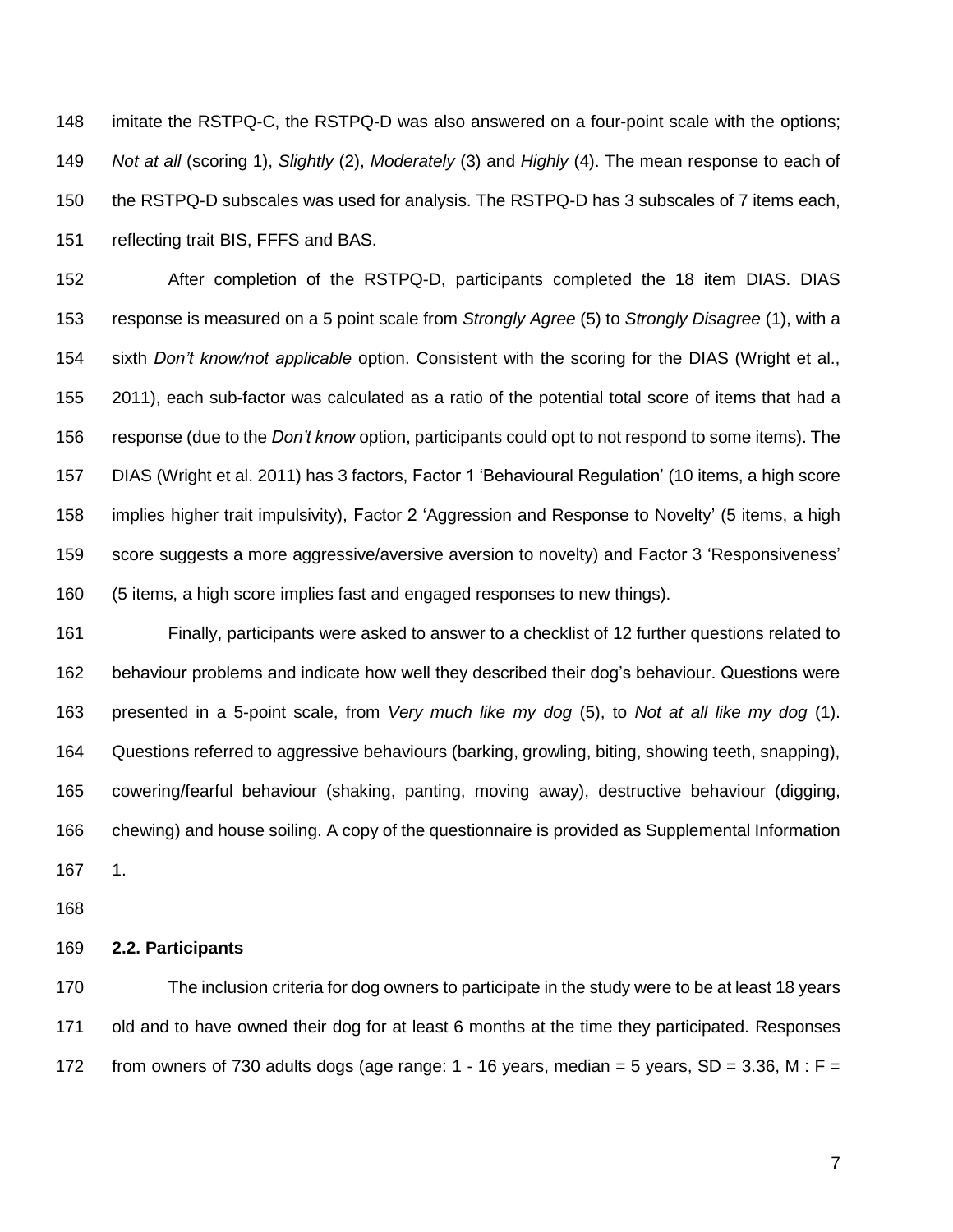173 1, neutered : intact  $= 6 : 1$ ) were used for analysis. Dogs' demographic information is included in the Supplemental Information 2.

#### **3. Results**

#### **3.1. Behaviour Checklist Factors.**

 Data were analysed using IBM SPSS Statistics version 22 and R (R Core Team, 2015). We examined the grouping of the behaviours listed in the checklist as it was expected that some behaviours may co-occur in some dogs. We first used an exploratory orthogonal (varimax) principal component analysis (henceforth 'EFA') with the loadings of the 12 behaviours. This suggested a four factor structure (Eigenvalue= 1.69, explaining 72% of variance) and grouped the behaviours in the checklist in the expected manner. A confirmatory factor analysis (henceforth 184 (CFA') further evidenced this  $(\chi^2(df= 48) = 153.90, p < 0.001, CFI = 0.97, RMSEA = 0.06)$ . The four factors generated related to Active Avoidance (i.e. increasing distance from a perceived threat), Passive Avoidance (i.e. withholding interaction with a perceived threat), Destructive and Inappropriate Elimination Behaviours. Active Avoidance Behaviours consisted of frequency of Snapping (EFA loading= 0.89; CFA loading= 0.86), Biting (0.91; 0.92), Growling (0.82; 0.83) and Barking (0.74; 0.78). Passive Avoidance Behaviours constituted of frequency of Avoiding others (0.83; 0.95), Shaking (0.83; 0.96) and Panting (0.78; 0.87). Destructive Behaviours included frequent Damaging of objects (0.81; 0.71), Digging (0.72; 0.59) and Other Destructive behaviours (0.84; 0.76). Inappropriate Elimination related to reported Defecation (0.90; 0.52) and Urination (0.90; 0.74) at inappropriate locations. For further analyses, we retain aggregate response of the items for each factor, with a higher score indicating stronger endorsement of that behaviour. It is important to note that Inappropriate Elimination Behaviours were rarely endorsed (see Table 1) as were Destructive Behaviours (to a lesser extent). There was more variation in the Active and Passive Avoidance Behaviours but, on average, owners were more likely to disagree that these behaviours describe their dogs than agree (see Table 1).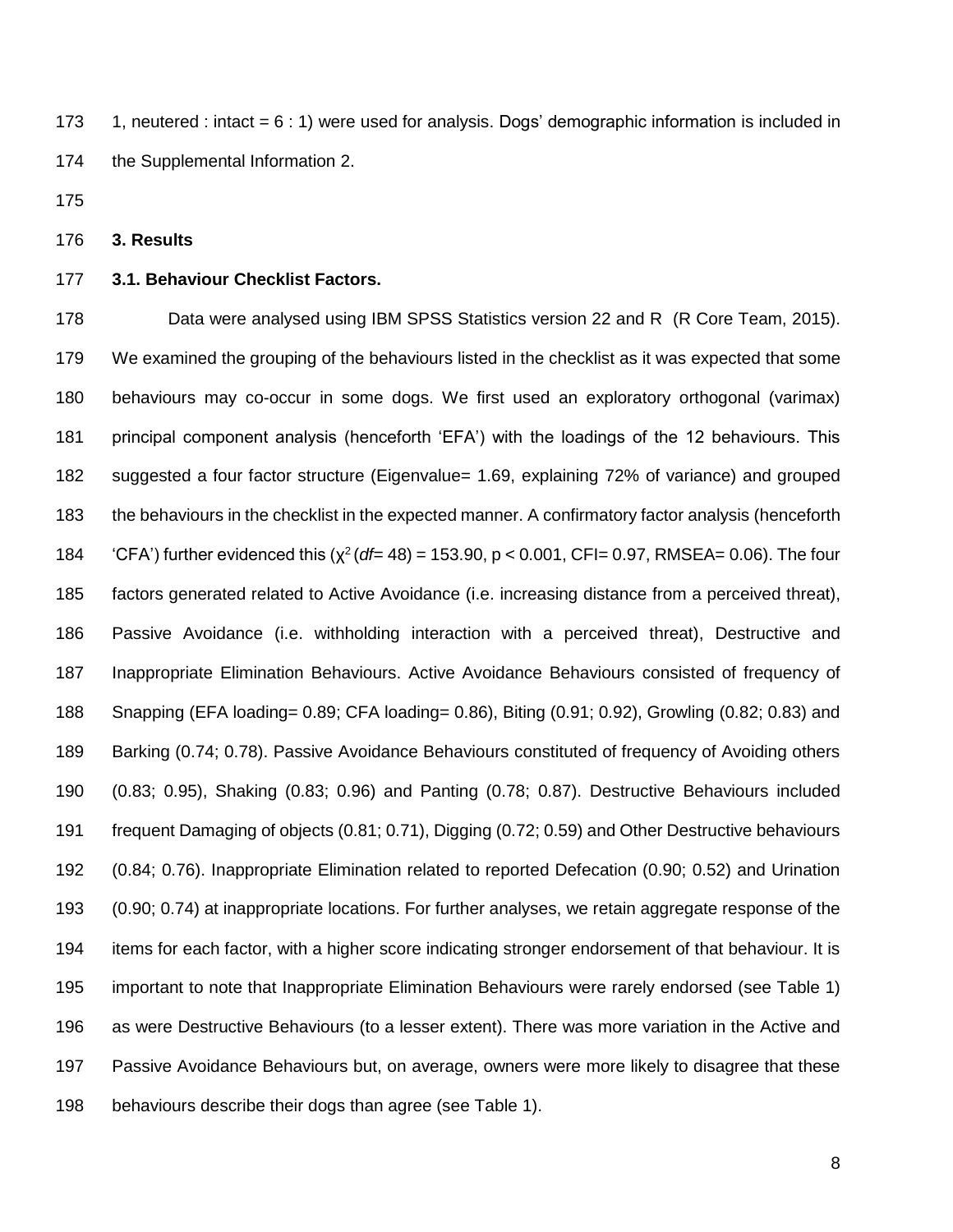#### **3.2. Personality Factors.**

 We computed average score totals for the DIAS and RSTPQ-D. The RSTPQ-D retained an acceptable fit for its factor structure (21 items into three domains of FFFS, BIS and BAS) when 203 applied to the owner's ratings of dogs (CFA:  $\chi^2$  (df= 186) = 1001.94, p < 0.001, CFI= 0.88, RMSEA= 0.08). The descriptive statistics for these personality factors can be found in Table 1. Given that both these data and those of the behaviours are considered non-normal by Kolmogorov-Smirnov testing (table 1), we investigate relationships between our variables using Spearman's rho correlations. In order to correct for multiple comparisons, the significance level has been corrected for the number of comparisons, therefore a significance level of alpha = 0.002 209 was accepted (alpha =  $0.05 / 24$ ).

 The RSTPQ-D's BAS measure positively correlated with the DIAS' Responsiveness (*rs*(730)= 0.46, 95% *CI* [0.40, 0.53], *p*< 0.001), this suggests that the RST's BAS has a similar function to the DIAS' Responsiveness trait. There were small negative correlations with the DIAS' Aggression/Response to Novelty (*rs*(730)= -0.19, 95% *CI* [-0.26, -0.12], *p*< 0.001) and Behavioural Regulation (*rs*(730)= -0.12, 95% *CI* [-0.19, -0.05], *p*= 0.002).

 There was a notable negative correlation between the RSTPQ-D's BIS and the DIAS' Behavioural Regulation factor (*rs*(730)= -0.30, 95% *CI* [-0.37, -0.22], *p*< 0.001), reflecting that reported impulsivity is in opposition to reported inhibition. There were much weaker correlations with the DIAS' Aggression/Response to Novelty (*rs*(730)= 0.15, 95% *CI* [0.08, 0.23], *p*< 0.001) and Responsiveness (*rs*(730)= -0.08, 95% *CI* [-0.15, -0.01], *p*= 0.024) factors.

 The RSTPQ-D's FFFS factor was largely distinct to the DIAS factors. It did not notably correlate with Behavioural Regulation (*rs*(730)= -0.02, 95% *CI* [-0.10, 0.06], *p*= 0.531), Aggression/Response to Novelty (*rs*(730)= 0.04, 95% *CI* [-0.03, 0.12], *p*= 0.243) or Responsiveness (*rs*(730)= -0.12, 95% *CI* [-0.20, -0.04], *p*= 0.002). Overall, RST's FFFS and the DIAS' Aggression/Response to Novelty did not correlate with the behavioural factors. Both FFFS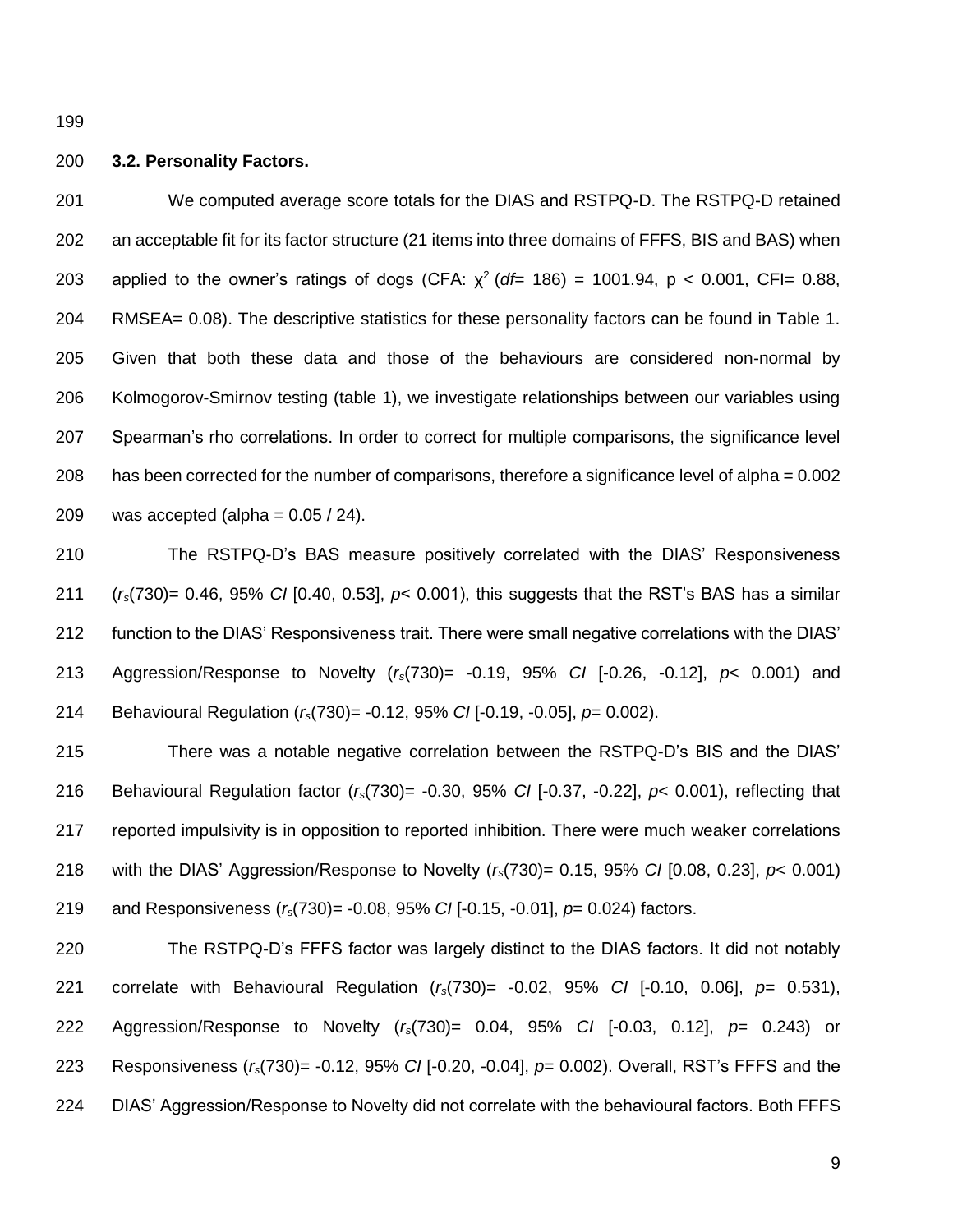and Aggression/Response to Novelty relate to avoidance-style behaviours and this result would suggest that they relate to different aspects of behavioural avoidance. Fig 1. provides a visual overview of the relationships between the trait factors.

## **3.3. Personality and Behaviours.**

 One aim of this study was to identify personality traits that related to common problem behaviours in dogs. The correlations between personality and behaviours are reported in Table 2. Overall the DIAS better reflects problem behaviours than the RSTPQ-D. There are notable correlations between DIAS' Behavioural Regulation (impulsivity measure) and the more overt Active Avoidance and Destructive Behaviours. DIAS' Aggression/Response to Novelty positively correlated with both the Active and Passive Avoidance Behaviours, implying that a trait aversion to novel stimuli was more likely to lead to behavioural avoidance. DIAS' Responsiveness showed no noteworthy correlations with the behaviours.

 The RSTPQ-D had smaller correlations with the Behaviours than the DIAS. However, the FFFS trait did positively correlate with Passive Avoidant traits and (weakly) negatively with Active Avoidance traits and the difference in the size of these two correlations is notably large (Fisher's *Z* test= 7.76, *p*<0.001). This suggests that the FFFS trait may reflect an axis of Active to Passive Avoidant Behaviour and offer more discriminability in the *style* of avoidance behaviour than the DIAS traits. BIS and BAS largely did not correlate with the behaviours.

## **4. Discussion**

 The current study investigated the overlap between measures of domestic dog impulsivity (DIAS) and a broader cross-species theory of individual differences in approach/avoid behaviour, Reinforcement Sensitivity Theory (Gray and McNaughton, 2000). Our results show that, in dogs, RST trait inhibition (BIS) is the inverse to impulsivity, as measured by the DIAS Behavioural Regulation, as hypothesised. Another interesting result is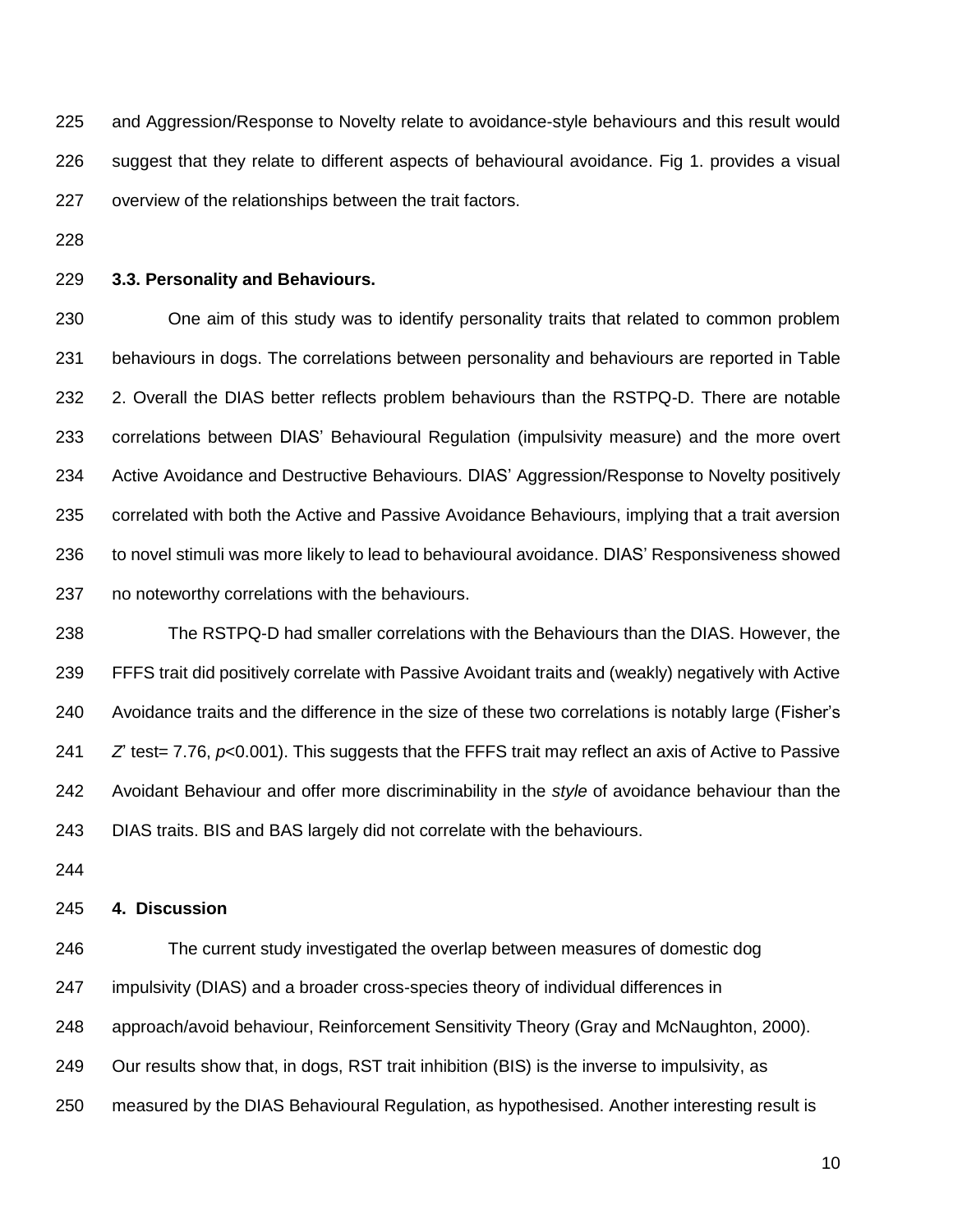the positive relationship between BAS and Responsiveness, as predicted. The DIAS Responsiveness factor contains behaviours related to high trainability, interest in the environment and quick reactions (Wright et al., 2011). Such behaviours intuitively relate to trait BAS, which promotes reward seeking and goal-oriented behaviours (Corr, 2004). These findings suggest that the RST theoretical framework can be used to complement the DIAS tool. None of the DIAS facets related with the RST trait FFFS. FFFS did demonstrate a small positive correlation with the Passive Avoidance behaviour problems and a negative relationship with the Active Avoidance. From this, we see that FFFS is largely distinct from the DIAS model but it may potentially have predictive value for fear-related behavioural problems in dogs, such as aggression (in line with previous findings on dog aggression: Amat et al., 2013; Wright et al., 2012). According to RST, FFFS is related to the Fight-Flight-Freeze response, which reflects defensive avoidance strategies based on the perceived intensity of a threat. Threat perception may be measured in terms of defensive distance, i.e. distance from a threat that causes various defensive behaviours (Blanchard and Blanchard, 1988). The smallest defensive distances result in explosive attack (fight response), while intermediate defensive distances lead to flight and freeze (Blanchard and Blanchard, 1988; McNaughton and Corr, 2004). Interestingly, an alternative measure of individual differences in dogs, the PANAS scale (Positive and Negative Activation Scale, Sheppard and Mills, 2002), is partially driven from an RST scale based on an earlier version of the framework (Carver and White, 1994) and measures dogs' sensitivity to reward and to punishment, which reflects the directional component of the most recent version of RST (Gray and McNaughton, 2000). Given the current results, investigating how the PANAS relates with the updated FFFS domain would provide further evidence of the applicability of RST to the investigation of dog behaviour.

 The relationship between DIAS-Behaviour Regulation and Active Avoidance / Destructiveness (both characterised by high activity levels) also suggests that such behaviours might relate to mechanisms such as frustration and lack of self-control. Such a possibility is in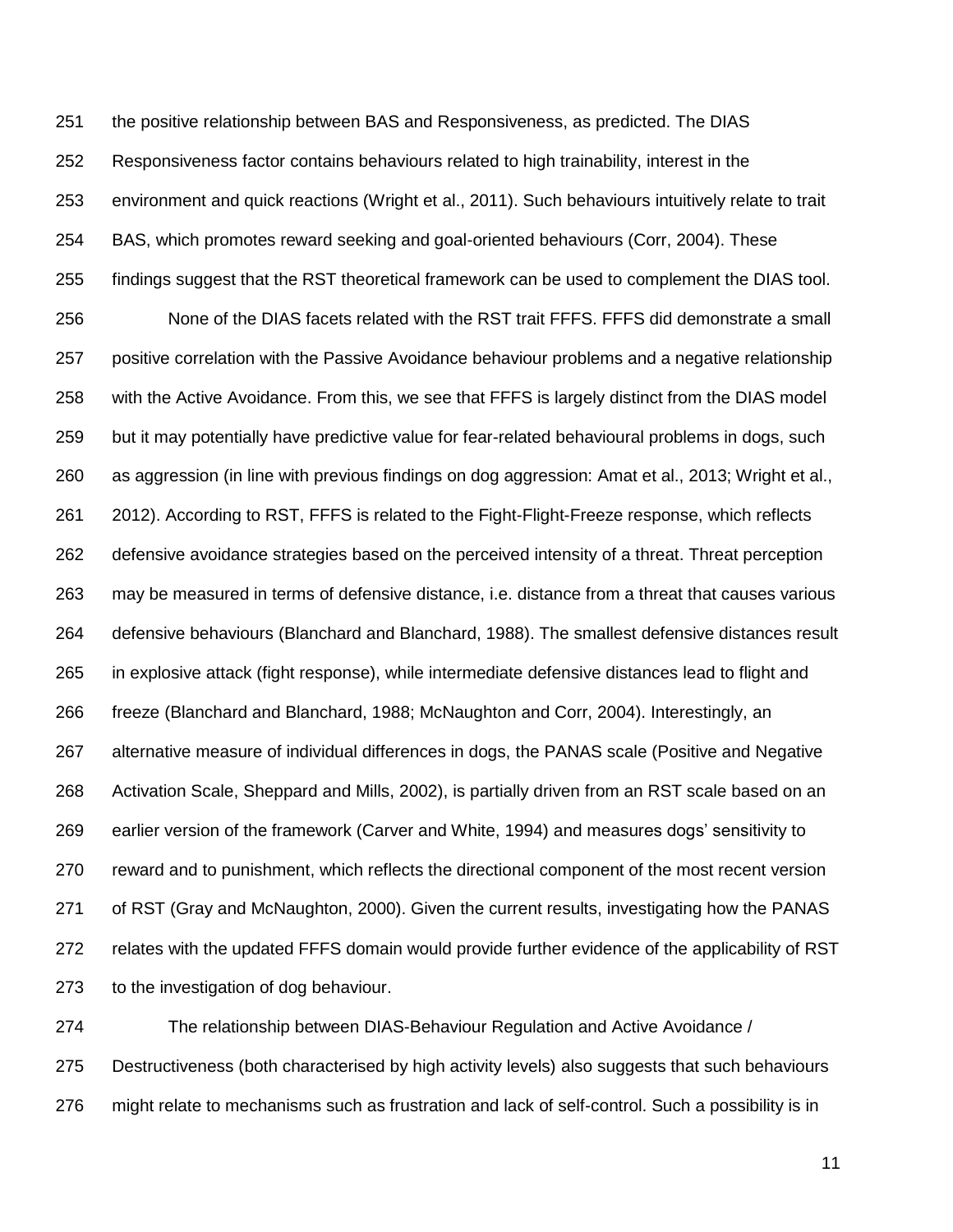line with the human literature, where low BIS is associated with risk proneness and ADHD (Gomez, Woodworth, Waugh & Corr, 2012) and the canine literature, where high impulsivity, as measured with the DIAS, is associated with aggressive behaviour (Wright et al., 2012). While it is not possible to draw conclusions on similar patterns in dogs, given the established similarities between human and dog ADHD (Hejjas et al., 2009; Kubinyi et al., 2012; Vas et al., 2007), it may be also of interest to understand whether RST relates with the existing measures of canine ADHD.

 Overall, the current results highlight how RST might be potentially of interest for the investigation of dogs' individual differences, especially in the investigation of approach and avoidance behaviour. We suggest that the questions relating to the FFFS factor of the RSTPQ- D could integrate the existing DIAS scale. We also suggest that future research should look further into how RST framework may be used to interpret results obtained from the DIAS. In order to further explore this possibility, future research on the relationship between RST and trait dog behaviour should be investigated through behavioural experiments, providing direct observation of behaviour under systematic manipulation. Various existing experimental paradigms have indicated individual differences in dogs based on approach and avoidance behaviours (e.g. cognitive bias test, Starling et al., 2014; response to threat, Vas et al., 2008). There is also evidence that difference in persistence affects dogs' strategies when trying to retrieve a food reward in the presence of a cognitive conflict, such as in the so-called *unsolvable task* (Marshall-Pescini et al., 2017). Finally, several experimental tasks have been developed to measure inhibitory control in dogs (which is supposedly related to impulsive behaviour as measured by the DIAS, Wright et al., 2011), suggesting a subdivision in persistency, compulsivity and decision speed (Brucks et al., 2017). This subdivision suggests it may be of interest to investigate how the result of these behaviour tests relate with the RST domains. Given the existing strong neurobiology basis of RST, it is also worthy to consider that behavioural findings should be followed up by electrophysiological measures, typical of the RST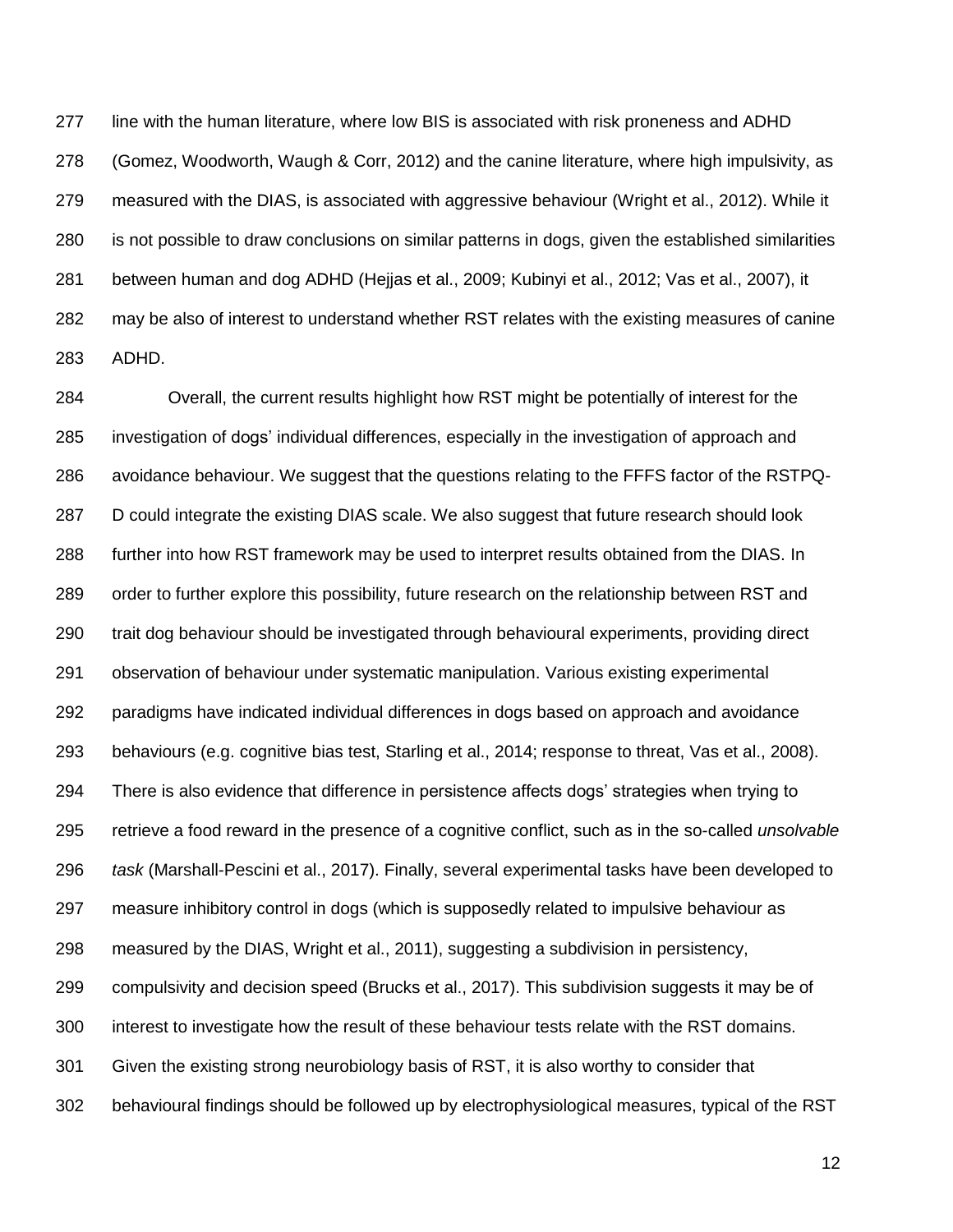literature - for example, in humans, behaviour tests based on go/no go and stop signal tasks are paired with EEG measurements (Brier et al., 2010; Moore et al., 2012; Shadli, Glue, McIntosh & McNaughton, 2015). Finally, RST work could also be extended to other non-human species where individual differences research focuses on approach-avoid behaviours (e.g. birds: Meier et al., 2017; sheep: Beausoleil et al., 2005; sharks: Byrnes and Brown, 2016; Finger et al., 2016; minks: Malmkvist et al., 2003)

 The current study revolves on data coded by dog-owners rather than direct observations of dogs' behaviour, which may be considered a limitation of the presented work. Although care was taken to avoid questions on "internalised" processes, it should be understood that the responses reflect the owner's interpretation of their dog's behaviour. However, previous research indicates that dog owners are relatively reliable in describing their dogs' behaviour (Gosling et al., 2003). Additionally, the DIAS scale has been validated against experimental measures and for consistency over time (Wright et al., 2011; Riemer et al., 2014; Fadel et al., 2016). Moreover, the aim of the current study was to measure correlations between the two scales, RSTPQ-D and DIAS, rather than informing on the validity of an RST measure in itself. Validation should be in fact a consideration for future studies.

 Another consideration regards the relatively small correlations observed between the RST and the DIAS factors. This may suggest that part of the observed variance might be attributable to external factors (Ferguson, 2009) not considered in this study, such as breed differences or training experience. These and other potential confounders should be evaluated in the future.

 Finally, it is noteworthy that the current findings support the idea that investigating the potential applications to RST to non-human animals may provide benefits also to animal welfare. Versions of RST scales (e.g. Carver and White, 1994; Gray 1994; McNaughton & Corr, 2008) have been beneficial to the development of frameworks, based on approach and avoidance, to be used in non-human animal research (e.g. Sheppard and Mills, 2002; Mendl et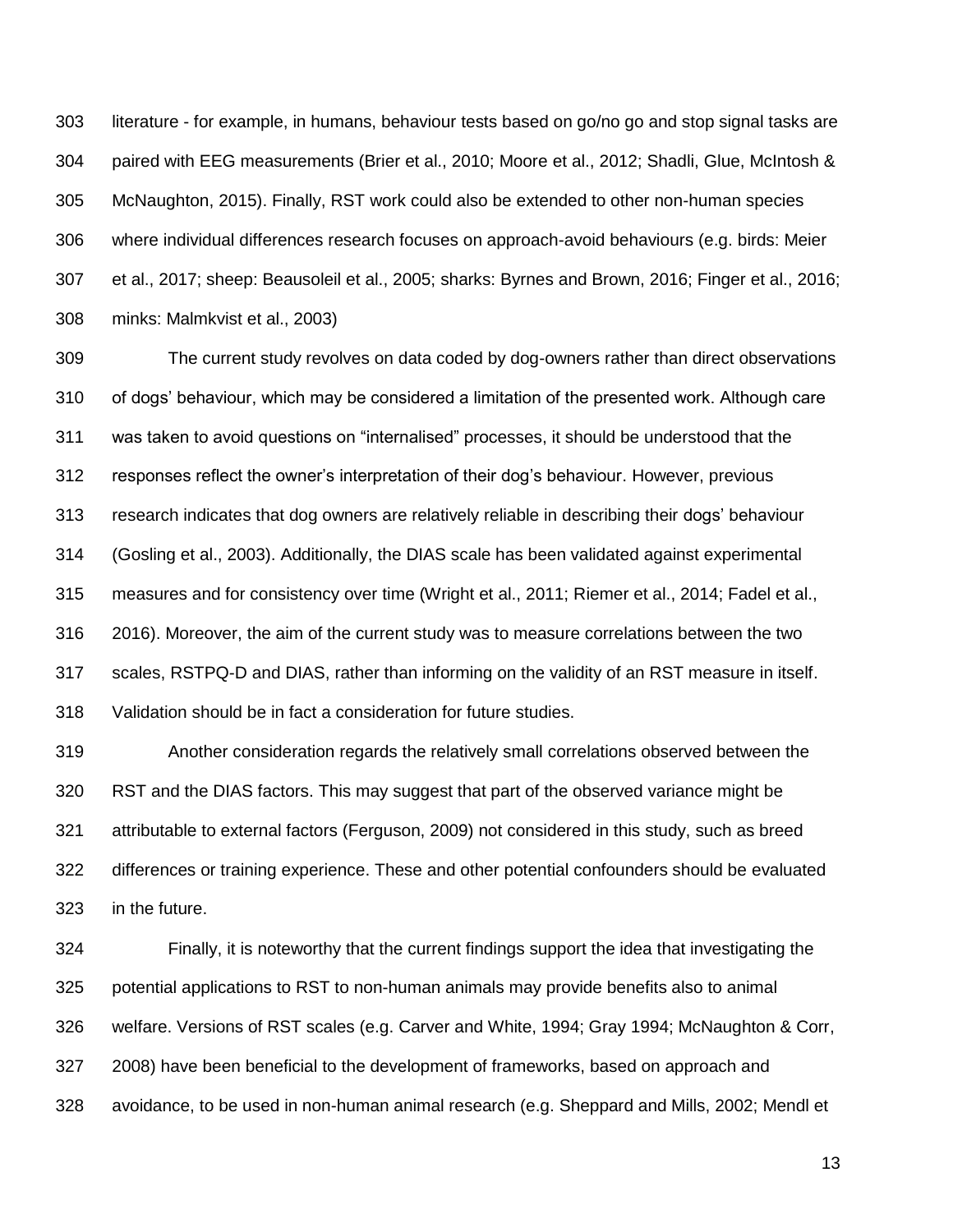al., 2010), providing evidence that RST may be relevant to companion animals in general and dogs specifically. For example, research based on measuring dogs' tendency to approach rewarding stimuli and avoid unpleasant ones, has led to the demonstration of a negative cognitive bias in dogs affected by separation related issues (Burman et al., 2009). Additionally, a scale (PANAS), which partially draws from an earlier version of RST, proved to be useful in measuring sensitivity to reward and punishment in dogs, which is particularly relevant to predict the success of dog training or veterinary behaviour medicine interventions (Sheppard and Mills, 2002). Indeed, RST provides a theoretical framework grounded on neurobiological evidence to understand traits related to behaviour issues, such as impulsive behaviour or anxiety. The partial overlapping between the RSTPQ-D and the DIAS and the relationship of the FFFS facet with reported behaviour issues potentially related to fear and anxiety (avoidance behaviours) further advocates for the investigation of RST as a tool to understand companion animals' behaviour. Given the necessary validation, RST might, in the future, aid the selection of treatments in clinical cases through a better distinction between FFFS-fear behaviours and BIS- anxiety behaviours, in line with the definitions provided by Gray and McNaughton (2000), especially in those cases characterised by immobility as behavioural response, which might reflect freezing behaviour (activation of FFFS) or conflict (activation of BIS). Again, RST has proved to be beneficial in human psychology for the identification of markers for the risk to develop psychological disorders (e.g. anxiety, Shadli et al., 2015); similar research directions could be explored in veterinary behaviour medicine, especially in the presence of other known environmental risk factors, such as dogs adopted from pet shops or shelters (Cannas et al., 2017). Nevertheless, benefits may be extended also to other species, even beyond domestic animals. For example, inhibitory control in a stop-signal task has been linked to increased fit and survival in pheasants (Whiteside et al., 2016).

**4.1. Conclusion**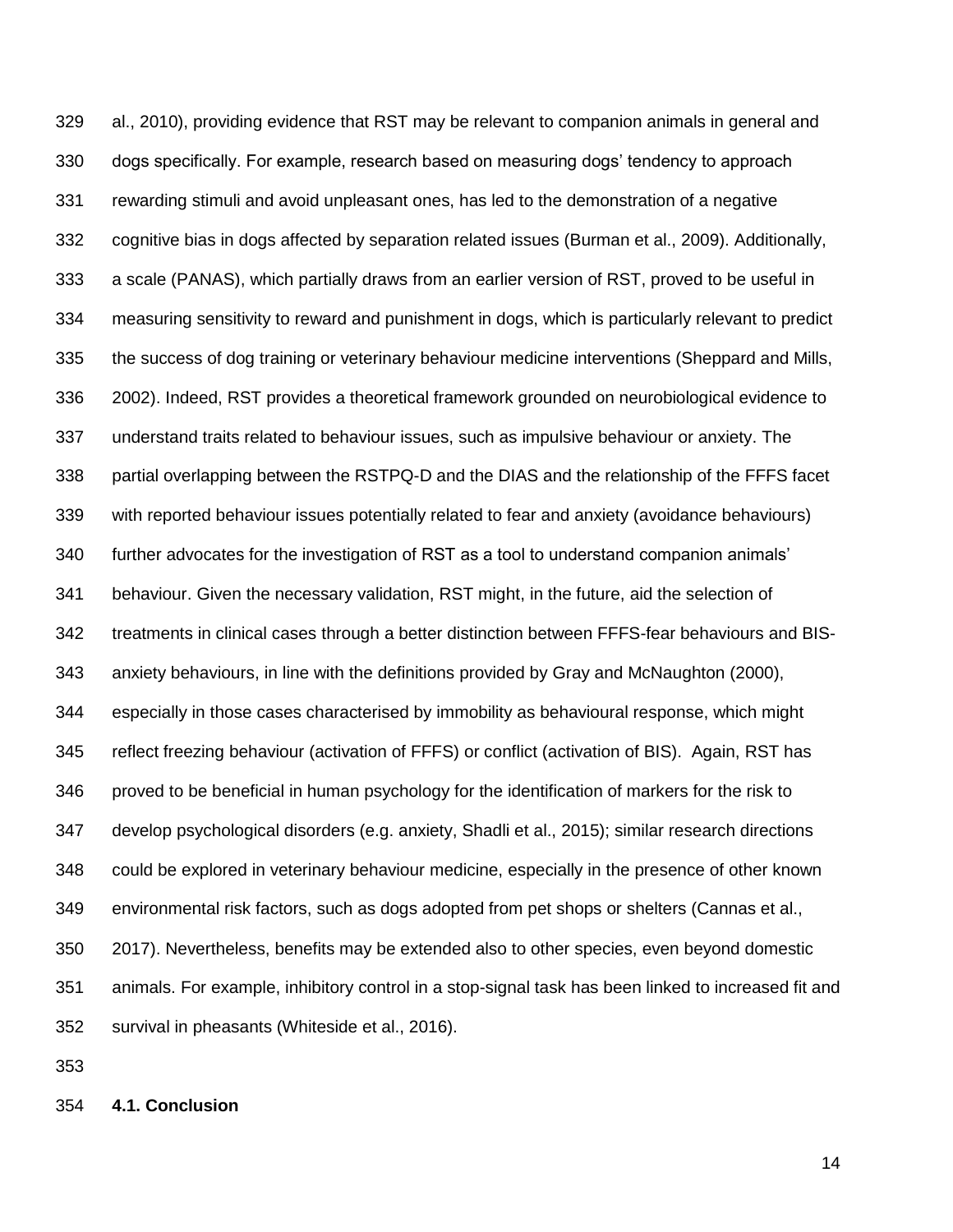In conclusion, the findings of this work suggest an overlap between RST and the constructs of trait impulsivity in dogs (as measured by the DIAS). However, this is a starting point, the aim of which is to suggest RST as a useful framework for the cross-specific investigation of individual differences. Future experimental and large scale personality studies will allow for the comprehensive framework of RST to contribute to the literature on dogs' and other non-human animals' welfare and behaviour. **Acknowledgments** This work was supported by the University of Portsmouth (U.K.). We would like to thank all the participants of our online questionnaire. **Compliance with Ethical Standards** Conflict of Interest: Patrizia Piotti declares that she has no conflict of interest. Liam Satchell declares that he has no conflict of interest. Tom Lockhart declares that he has no conflict of interest. **References** 373 1. Amat, M., Le Brech, S., Camps, T., Torrente, C., Mariotti, V. M., Ruiz, J. L., & Manteca, X. (2013). Differences in serotonin serum concentration between aggressive English cocker spaniels and aggressive dogs of other breeds. *Journal of Veterinary Behavior: Clinical Applications and Research*, *8*(1), 19-25. 2. Andersen, S. B., Moore, R. A., Venables, L., & Corr, P. J. (2009) Electrophysiological correlates of anxious rumination. *International Journal of Psychophysiology*, 71(2), 156– 169.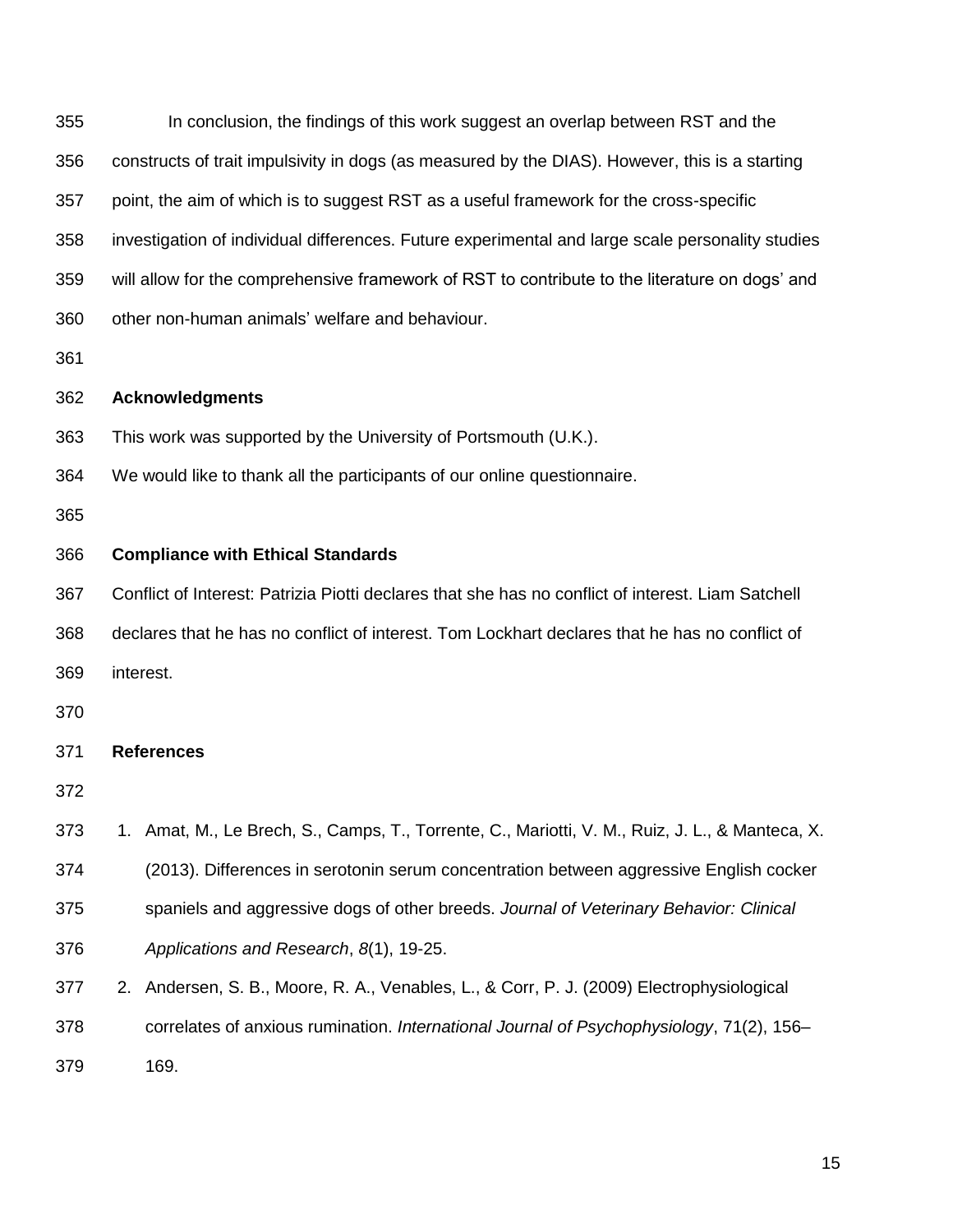- 3. Apter A., van Praag H. M., Plutchik R., Sevy S., Korn M., Brown S-L. (1990)
- Interrelationships among anxiety, aggression, impulsivity, and mood: A serotonergically linked cluster? *Psychiatry Research*, 32(2), 191–199.
- 4. Beausoleil, N. J., Stafford, K. J., & Mellor, D. J. (2005) Sheep show more aversion to a dog than to a human in an arena test. *Applied animal behaviour science*, *91*(3), 219-232.
- 5. Blanchard, D. C., & Blanchard, R. J. (1988) Ethoexperimental approaches to the biology of emotion. *Annual review of psychology*, *39*(1), 43-68.
- 6. Brady, K., Hewison, L., Wright, H., Zulch, H., Cracknell, N., & Mills, D. (2018) A spatial discounting test to assess impulsivity in dogs. *Applied Animal Behaviour Science*.
- 7. Brier, M. R., Ferree, T. C., Maguire, M. J., Moore, P., Spence, J., Tillman, G. D., Hart Jr, J. and Kraut, M. A. (2010) Frontal theta and alpha power and coherence changes are modulated by semantic complexity in Go/NoGo tasks. *International Journal of Psychophysiology*, *78*(3), pp.215-224.
- 8. Budaev, S. V. (1997) Alternative styles in the European wrasse, Symphodus ocellatus: boldness-related schooling tendency. *Environmental Biology of Fishes*, *49*(1), 71-78.
- 9. Cannas, S., Talamonti, Z., Mazzola, S., Minero, M., Picciolini, A., & Palestrini, C. (2017).
- Factors associated with dog behavior problems referred to a behavior clinic. *Journal of Veterinary Behavior*.
- 10. Cook P. F., Spivak M, Berns G (2016) Neurobehavioral evidence for individual differences in canine cognitive control: an awake fMRI study. *Animal cognition*, 19(5), 867-878.
- 11. Cooper, A. J., Stirling, S., Dawe, S., Pugnaghi, G., & Corr, P. J. (2017) The reinforcement
- sensitivity theory of personality in children: A new questionnaire. *Personality and Individual Differences*, 115, 65–69.
- 12. Corr, P. J. & McNaughton, N. (2008) Reinforcement Sensitivity Theory and personality. In
- P. J. Corr (ed.), The Reinforcement Sensitivity Theory of Personality (pp. 155-187).
- Cambridge: Cambridge University Press.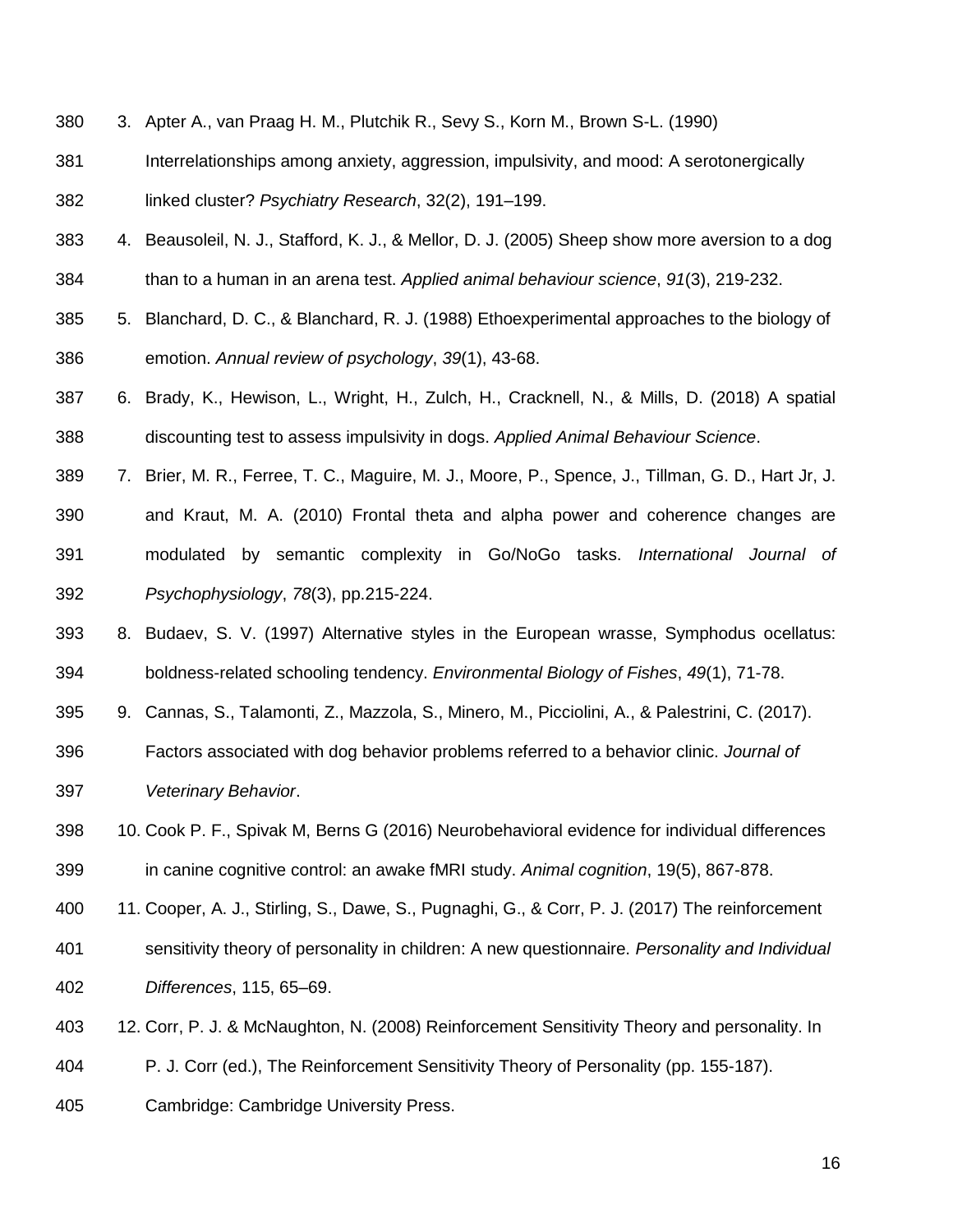- 13. Fadel, F.R., Driscoll, P., Pilot, M., Wright, H., Zulch, H. and Mills, D. (2016) Differences in trait impulsivity indicate diversification of dog breeds into working and show lines. *Scientific reports*, *6*, p.22162.
- 14. Ferguson, C.J. (2009) An effect size primer: a guide for clinicians and
- researchers. *Professional Psychology: Research and Practice*, *40*(5), p.532.
- *15.* Fua, K., Horswill, I., Ortony, A., & Revelle, W. (2009) *Reinforcement Sensitivity Theory and*
- *Cognitive Architectures* (AAAI Technical Repots FS-09-01). Arlington: AAAI Press
- 16. Gray, J. A., McNaughton, N. (2000) The neuropsychology of anxiety: an enquiry into the
- functions of the septo-hippocampal system, 2nd ed., Oxford University Press.
- 17. Goldberg L. R. (1990) An alternative "description of personality": the big-five factor
- structure. *Journal of personality and social psychology*, 59(6), 1216.
- 18. Gomez, R., Woodworth, R., Waugh, M., & Corr, P. J. (2012) Attention-Deficit/Hyperactivity
- Disorder symptoms in an adult sample: Associations with Cloninger's temperament and
- character dimensions. *Personality and Individual Differences*, 52(3), 290–294.
- 19. Gosling S. D., Kwan V. S., John O. P. (2003) A dog's got personality: a cross-species
- comparative approach to personality judgments in dogs and humans. *Journal of*
- *personality and social psychology*, 85(6), 1161.
- 20. Hare, B., Brown, M., Williamson, C., & Tomasello, M. (2002) The domestication of social cognition in dogs. *Science*, *298*(5598), 1634-1636.
- 21. Hejjas K., Kubinyi E., Ronai Z., Szekely A., Vas J., Miklósi Á., Sasvari-Szekely M.,
- Kereszturi E (2009) Molecular and behavioral analysis of the intron 2 repeat polymorphism
- in the canine dopamine D4 receptor gene. *Genes, Brain and Behavior*, 8(3), 330-336.
- 22. Ito, R., & Lee, A. C. H. (2016) The role of the hippocampus in approach-avoidance conflict
- decision-making: Evidence from rodent and human studies. *Behavioural Brain Research*,
- 313, 345–357.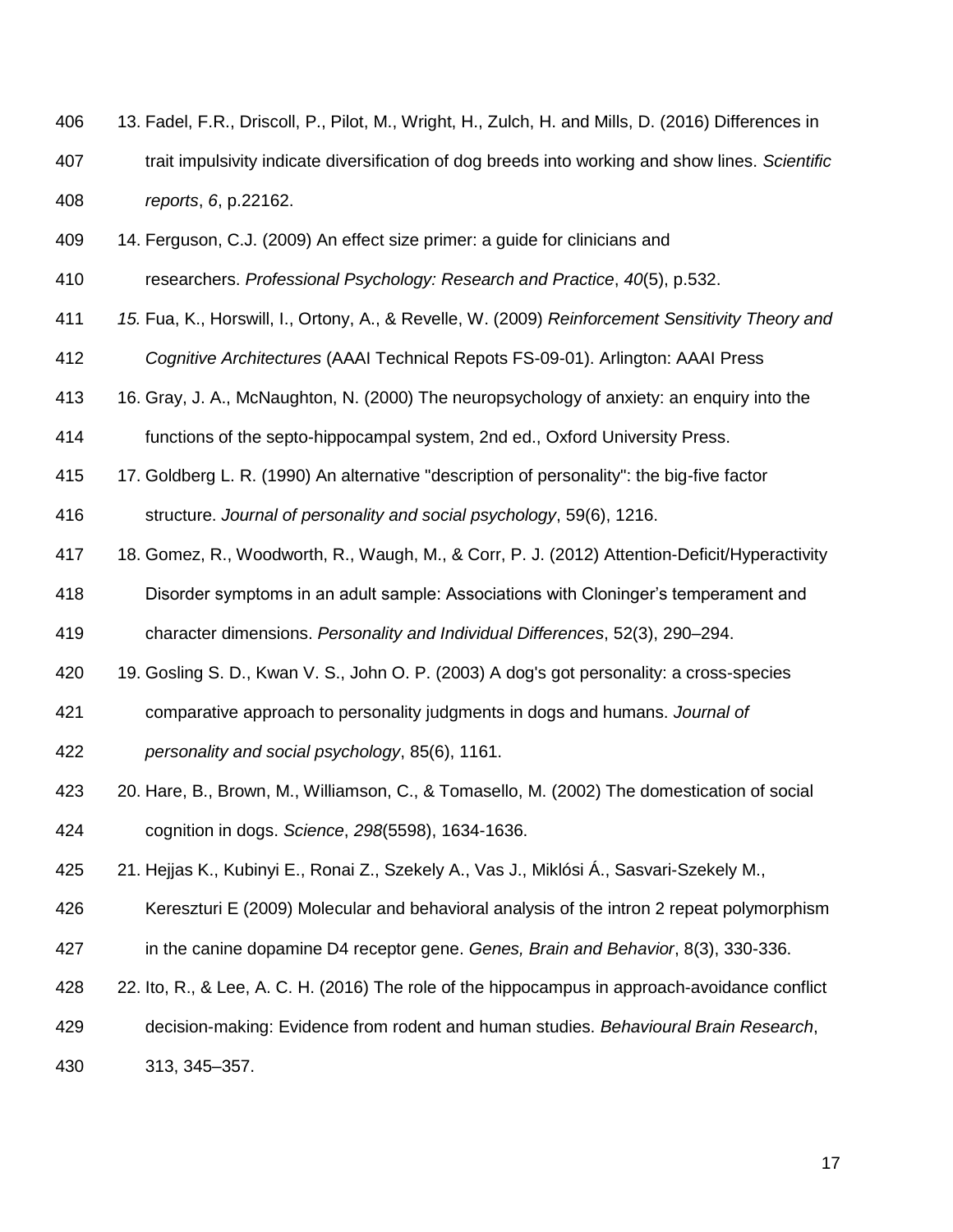- 23. Leary T. (1957) Interpersonal Diagnosis of Personality: A Functional Theory and Methodology for Personality Evaluation. Ronald: New York.
- 24. Markarian, S. A., Pickett, S. M., Deveson, D. F., & Kanona, B. B. (2013) A model of
- BIS/BAS sensitivity, emotion regulation difficulties, and depression, anxiety, and stress
- symptoms in relation to sleep quality. *Psychiatry Research*, 210(1), 281–286.
- 25. Mather, J. A., & Anderson, R. C. (1993) Personalities of octopuses (*Octopus*
- *rubescens*). *Journal of Comparative Psychology*, *107*(3), 336
- 26. Meier, C., Pant, S.R., van Horik, J.O., Laker, P.R., Langley, E.J., Whiteside, M.A.,
- Verbruggen, F. and Madden, J.R., (2017) A novel continuous inhibitory-control task:
- variation in individual performance by young pheasants (*Phasianus colchicus*). *Animal*
- *cognition*, *20*(6), pp.1035-1047.
- 27. Miller, H. C., Pattison, K. F., DeWall, C. N., Rayburn-Reeves, R., & Zentall, T. R. (2010)
- Self-control without a "self"? Common self-control processes in humans and dogs.
- *Psychological science*, 21(4), 534-538.
- 28. Miller, H. C., DeWall, C. N., Pattison, K., Molet, M., & Zentall, T. R. (2012) Too dog tired to
- avoid danger: Self-control depletion in canines increases behavioral approach toward an aggressive threat. *Psychonomic bulletin & review*, *19*(3), 535-540.
- 29. Malmkvist, J., Herskin, M. S., & Christensen, J. W. (2003) Behavioural responses of farm mink towards familiar and novel food. *Behavioural processes*, *61*(3), 123-130.
- 30. Moore, R. A., Mills, M., Marshman, P., & Corr, P. J. (2012) Behavioural Inhibition System
- (BIS) sensitivity differentiates EEG theta responses during goal conflict in a continuous
- monitoring task. *International Journal of Psychophysiology*, *85*(2), 135-144.
- 31. Morgan, B. E., van Honk, J., Hermans, E. J., Scholten, M. R., Stein, D. J., & Kahn, R. S.
- (2009) Gray's BIS/BAS dimensions in non-comorbid, non-medicated social anxiety
- disorder. *The World Journal of Biological Psychiatry*, *10*(4-3), 925-928.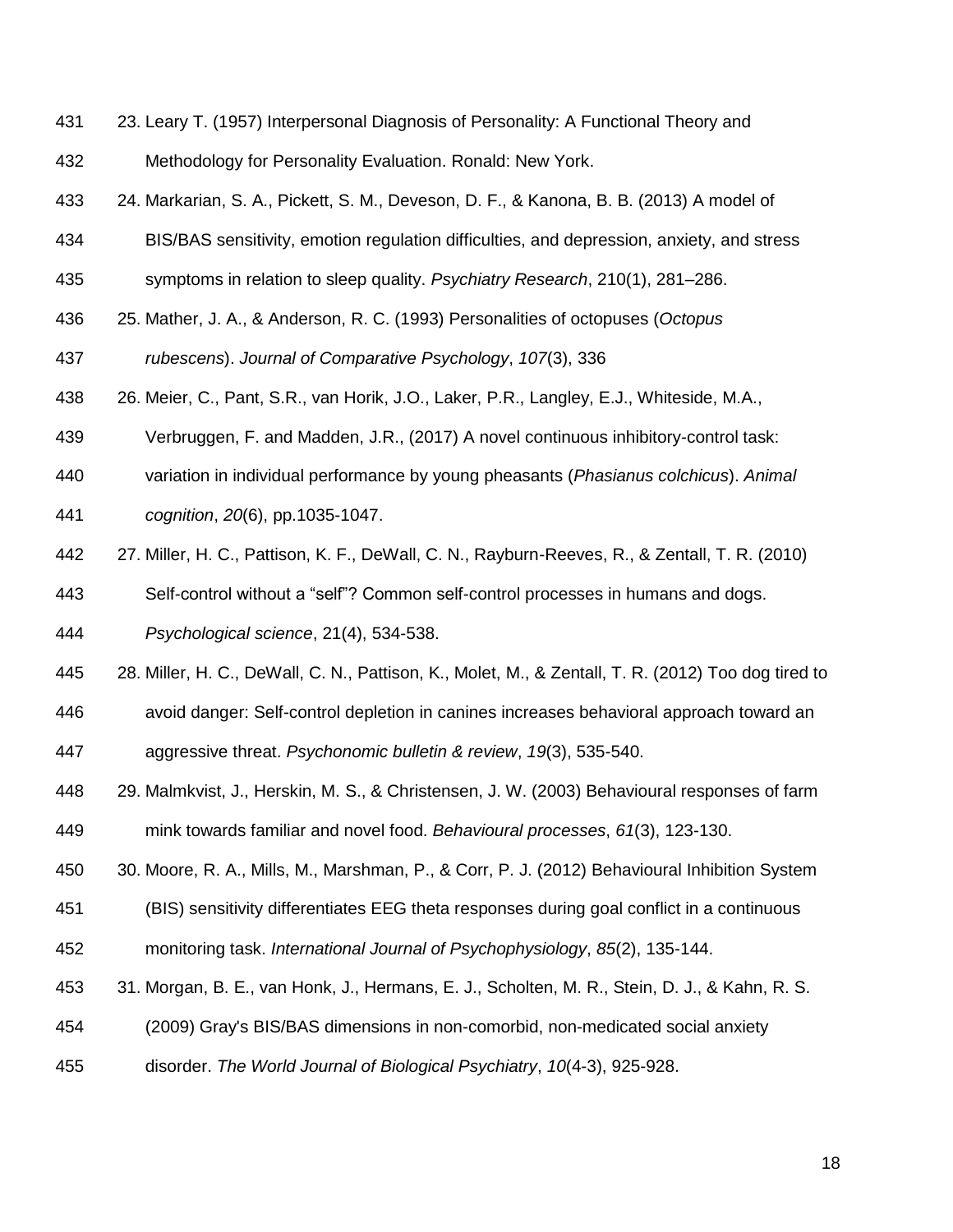- 32. Munafò M. R., Yalcin B., Willis-Owen S. A., Flint J. (2008) Association of the dopamine D4
- receptor (DRD4) gene and approach-related personality traits: meta-analysis and new data. *Biological psychiatry*, 63(2), 197-206.
- 33. R Core Team (2015). R: A language and environment for statistical computing. R
- Foundation for Statistical Computing, Vienna, Austria. URL https://www.R-project.org/.
- 34. Riemer S., Mills D. S., Wright H. (2014) Impulsive for life? The nature of long-term

impulsivity in domestic dogs. *Animal cognition*, 17(3), 815-819.

- 35. Shadli, S. M., Glue, P., McIntosh, J., & McNaughton, N. (2015) An improved human
- anxiety process biomarker: Characterization of frequency band, personality and
- pharmacology. *Translational Psychiatry*, 5, e699.
- 36. Sheppard, G., & Mills, D. S. (2002) The development of a psychometric scale for the
- evaluation of the emotional predispositions of pet dogs. *International journal of comparative psychology*, *15*(2).
- 37. van der Borg, J. A., Graat, E. A., & Beerda, B. (2017). Behavioural testing based breeding
- policy reduces the prevalence of fear and aggression related behaviour in
- Rottweilers. *Applied Animal Behaviour Science*, *195*, 80-86.
- 38. Vas, J., Topál, J., Péch, E., & Miklósi, A. (2007) Measuring attention deficit and activity in
- dogs: a new application and validation of a human ADHD questionnaire. *Applied Animal Behaviour Science*, *103*(1), 105-117.
- 39. Wan M., Hejjas K., Ronai Z., Elek Z., Sasvari-Szekely M., Champagne F. A., Miklósi Á.,
- Kubinyi E. (2013) DRD4 and TH gene polymorphisms are associated with activity,
- impulsivity and inattention in Siberian Husky dogs. *Animal genetics*, 44(6), 717-727.
- 40. Whiteside, M. A., Sage, R., & Madden, J. R. (2016) Multiple behavioural, morphological
- and cognitive developmental changes arise from a single alteration to early life spatial
- environment, resulting in fitness consequences for released pheasants. *Royal Society*
- *open science*, *3*(3), 160008.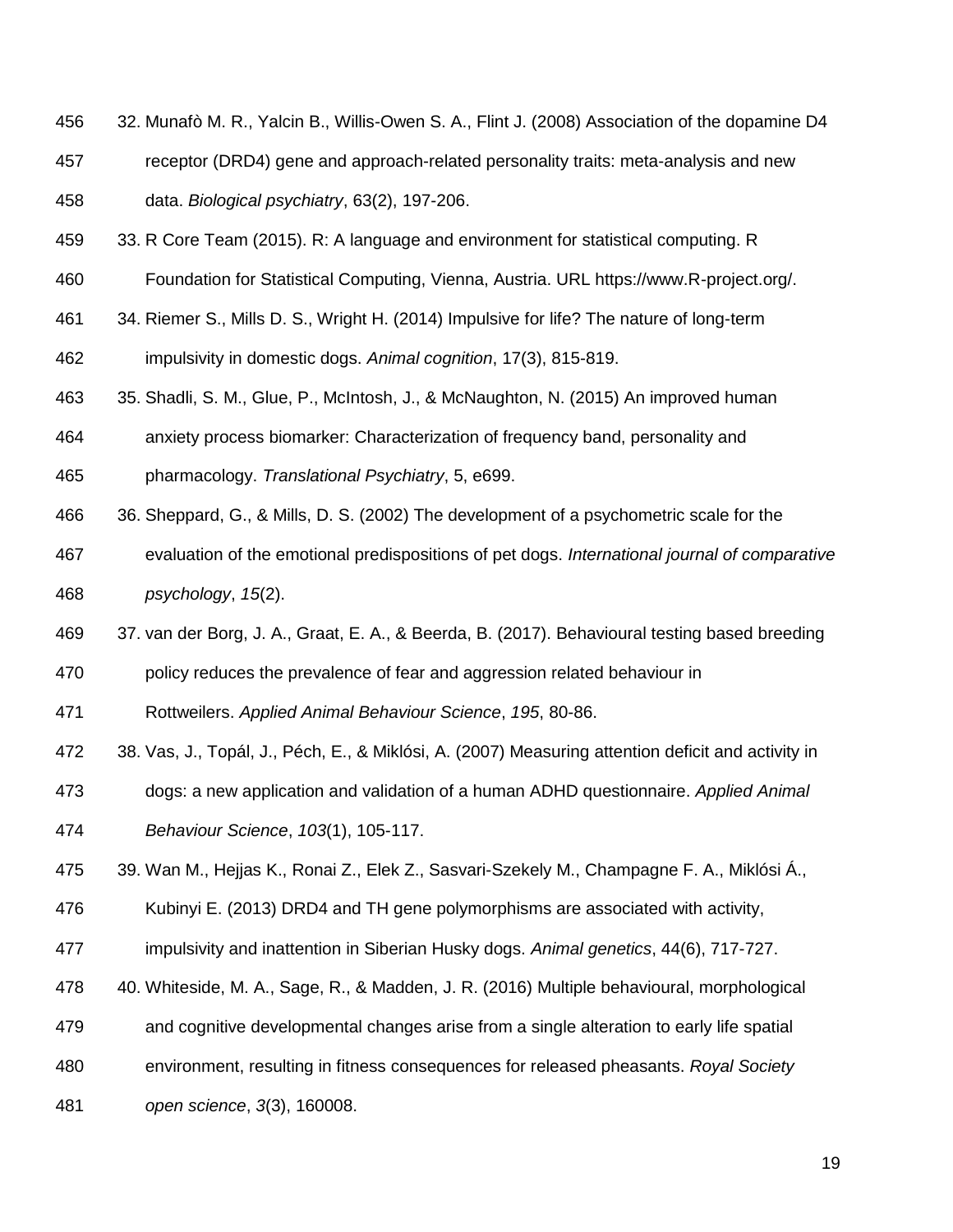- 41. Wright, H. F., Mills, D. S., Pollux, P. M. (2011) Development and validation of a
- psychometric tool for assessing impulsivity in the domestic dog (*Canis familiaris*).

*International Journal of Comparative Psychology*, 24(2).

- 42. Wright, H.F., Mills, D.S. and Pollux, P.M., 2012. Behavioural and physiological correlates of
- impulsivity in the domestic dog (Canis familiaris). *Physiology & behavior*, *105*(3), pp.676-
- 682.
- 43. Young, C. K., & McNaughton, N. (2008) Coupling of Theta Oscillations between Anterior
- and Posterior Midline Cortex and with the Hippocampus in Freely Behaving Rats. *Cerebral*
- *Cortex*, 19(1), 24–40.
- 44. Zapata, I., Serpell, J. A., & Alvarez, C. E. (2016). Genetic mapping of canine fear and
- aggression. *BMC genomics*, *17*(1), 572.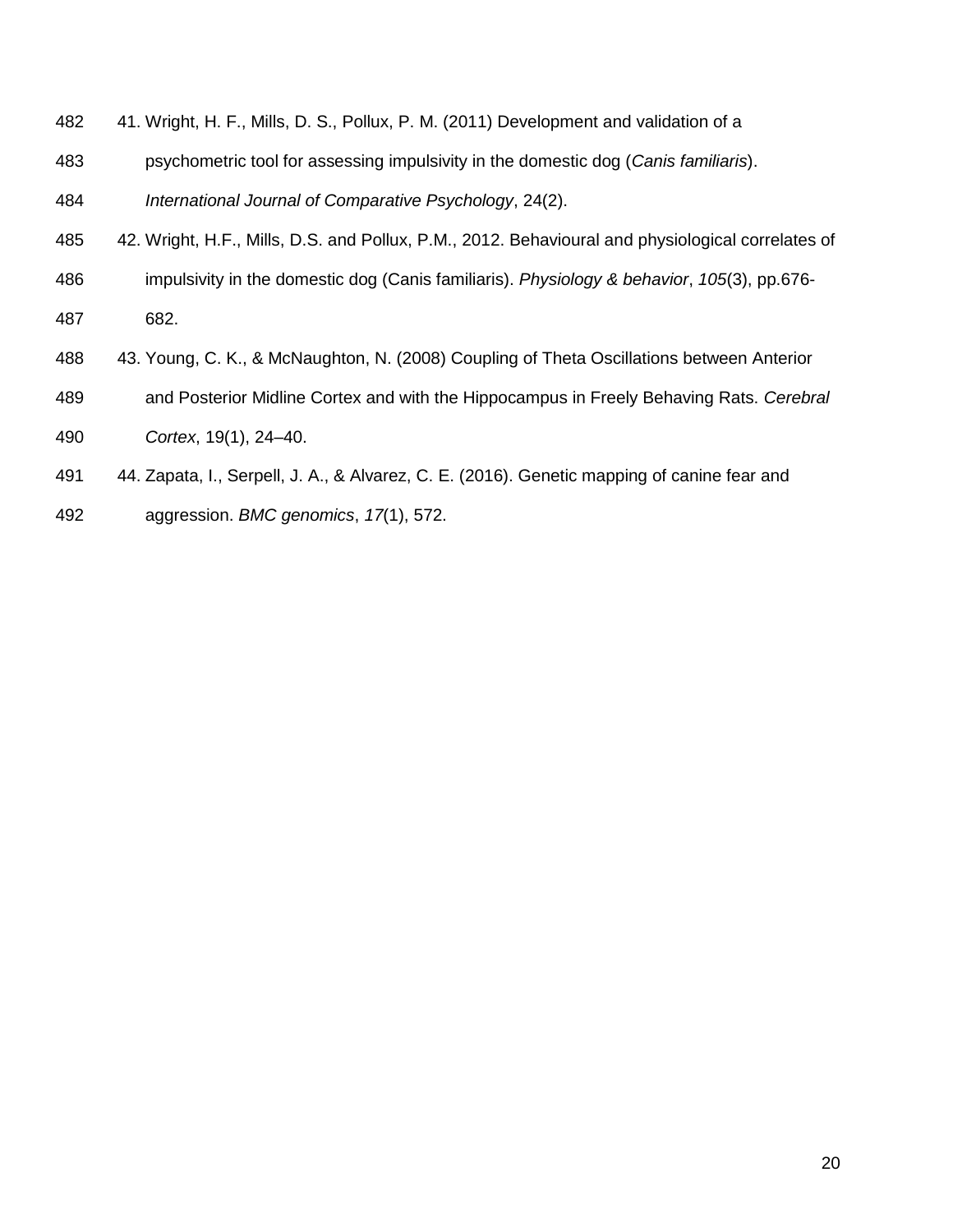## 494 **Tables:**

|  |  | Table 1. The descriptive statistics of the critical behavioural and personality variables in this study |
|--|--|---------------------------------------------------------------------------------------------------------|
|--|--|---------------------------------------------------------------------------------------------------------|

| Variable                                                                                 | Mean | <b>SD</b> | Skewness | Kurtosis | Kolgmorov-Smirnov test |  |
|------------------------------------------------------------------------------------------|------|-----------|----------|----------|------------------------|--|
| <b>Behaviours</b>                                                                        |      |           |          |          |                        |  |
| Active Avoidance Behaviours                                                              | 1.93 | 0.93      | 1.25     | 1.44     | $0.16**$               |  |
| Passive Avoidance Behaviours                                                             | 2.20 | 1.05      | 0.67     | $-0.25$  | $0.13***$              |  |
| <b>Destructive Behaviours</b>                                                            | 1.74 | 0.82      | 1.20     | 1.12     | $0.19**$               |  |
| <b>Inappropriate Elimination Behaviours</b>                                              | 1.34 | 0.71      | 2.62     | 7.76     | $0.41***$              |  |
| <b>Traits</b><br><b>Reinforcement Sensitivity Theory Personality Questionnaire - Dog</b> |      |           |          |          |                        |  |
| Behavioural Approach System                                                              | 3.81 | 0.81      | $-0.58$  | $-0.08$  | $0.09**$               |  |
| <b>Behavioural Inhibition System</b>                                                     | 2.92 | 1.07      | $-0.04$  | $-0.89$  | $0.07**$               |  |
| Fight/Flight/Freeze System                                                               | 2.46 | 0.84      | 0.29     | -0.23    | $0.05**$               |  |
| <b>Dog Impulsivity Assessment Scale</b>                                                  |      |           |          |          |                        |  |
| <b>Behavioural Regulation</b>                                                            | 2.78 | 0.78      | $-0.13$  | 0.10     | $0.05*$                |  |
| Aggression/Response to Novelty                                                           | 2.07 | 0.78      | 0.51     | $-0.14$  | $0.12***$              |  |
| Responsiveness                                                                           | 3.63 | 0.59      | $-0.21$  | $-0.01$  | $0.09**$               |  |
| <b>Overall Questionnaire Score</b>                                                       | 2.88 | 0.51      | 0.19     | -0.35    | $0.05*$                |  |

1

Notes: \**p*=.001, \*\**p*<.001

495

496

497

498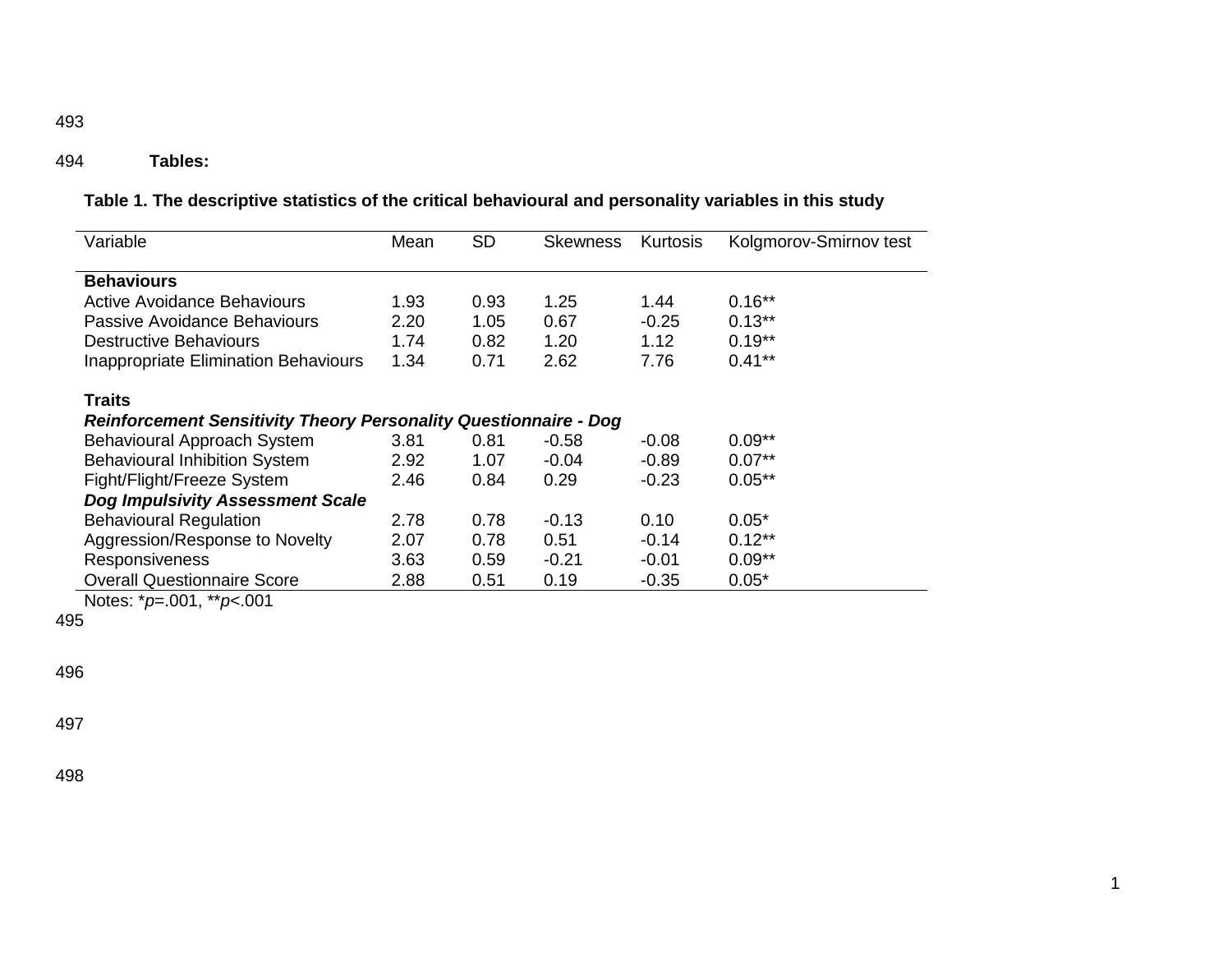| <b>DIAVILUIT LUU /0 UI III UGUAI U DIAVILUI</b><br><b>Traits</b>        | <b>Active Avoidance</b><br><b>Behaviours</b> | Passive Avoidance<br><b>Destructive Behaviours</b><br><b>Behaviours</b> |                                           | Inappropriate<br><b>Elimination Behaviours</b> |  |
|-------------------------------------------------------------------------|----------------------------------------------|-------------------------------------------------------------------------|-------------------------------------------|------------------------------------------------|--|
| <b>Reinforcement Sensitivity Theory Personality Questionnaire - Dog</b> |                                              |                                                                         |                                           |                                                |  |
| Behavioural Approach<br>System                                          | $-0.08$<br>$(=0.032)$<br>$[-0.15, -0.00]$    | $-0.11$<br>$(=0.002)$<br>$[-0.18, -0.04]$                               | 0.01<br>$(=0.965)$<br>$[-0.08, 0.08]$     | $-0.04$<br>$(=0.281)$<br>$[-0.12, 0.05]$       |  |
| <b>Behavioural Inhibition</b><br>System                                 | $-0.00$<br>$(=0.961)$<br>$[-0.08, 0.08]$     | 0.16<br>( <b>0.001</b> )<br>[0.08, 0.23]                                | $-0.15$<br>( < 0.001)<br>$[-0.24, -0.08]$ | 0.06<br>$(=0.113)$<br>$[-0.02, 0.13]$          |  |
| Fight/Flight/Freeze<br>System                                           | $-0.14$<br>(<0.001)<br>$[-0.22, -0.06]$      | 0.26<br>( <b>0.001</b> )<br>[0.19, 0.34]                                | 0.03<br>$(=0.360)$<br>$[-0.04, 0.11]$     | 0.11<br>$(=0.002)$<br>[0.02, 0.19]             |  |
| <b>Dog Impulsivity Assessment Scale</b>                                 |                                              |                                                                         |                                           |                                                |  |
| <b>Behavioural Regulation</b>                                           | 0.34<br>( < 0.001)<br>[0.27, 0.40]           | 0.17<br>( <b>0.001</b> )<br>[0.09, 0.24]                                | 0.30<br>$(0.001)$<br>[0.23, 0.36]         | 0.22<br>(<0.001)<br>[0.15, 0.29]               |  |
| Aggression/Response<br>to Novelty                                       | 0.53<br>( < 0.001)<br>[0.45, 0.57]           | 0.48<br>( <b>0.001</b> )<br>[0.38, 0.50]                                | 0.10<br>$(=0.005)$<br>[0.02, 0.17]        | 0.13<br>$(0.001)$<br>[0.04, 0.18]              |  |
| Responsiveness                                                          | $-0.034$<br>$(=0.319)$<br>$[-0.11 0.04]$     | $-0.11$<br>$(=0.003)$<br>$[-0.18, 0.04]$                                | 0.03<br>$(=0.415)$<br>$[-0.04, 0.11]$     | $-0.03$<br>$(=0.431)$<br>$[-0.10, 0.05]$       |  |
| <b>Overall Questionnaire</b><br>Score                                   | 0.40<br>(<0.001)<br>[0.34, 0.46]             | 0.18<br>$(0.001)$<br>[0.12, 0.26]                                       | 0.29<br>( <0.001)<br>[0.23, 0.36]         | 0.20<br>$(0.001)$<br>[0.13, 0.26]              |  |

**Table 2. Spearman's correlations between the behaviour and personality trait variables (absolute** *p* **values in brackets) [95% CI in square brackets]**

Notes:

Bold = p< 0.002 (corrected alpha level of 0.05 over 24 comparisons)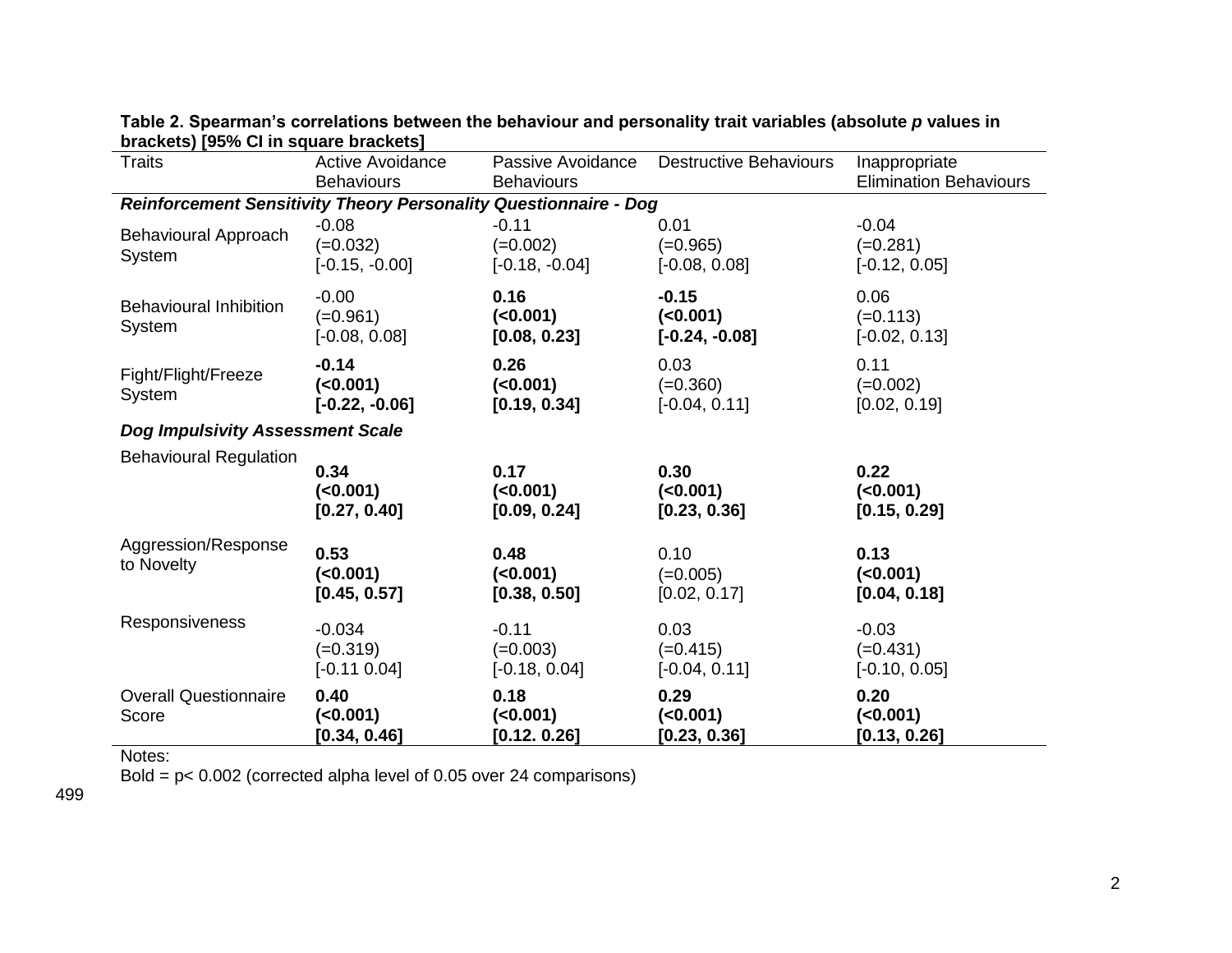## **Figures:**



- **Fig 1. Overview of the relationships between the behavioural and trait (from the Reinforcement Sensitivity Theory**
- **Personality Questionnaires and Dog Impulsivity Assessment Scale) factor variables in the study.** Spearman rho's
- correlations, with r above 0.20 are shown (*p* < 0.002 corrected alpha level of 0.05 over 24 comparisons; *r* cut-off was selected based on Ferguson, 2009).
-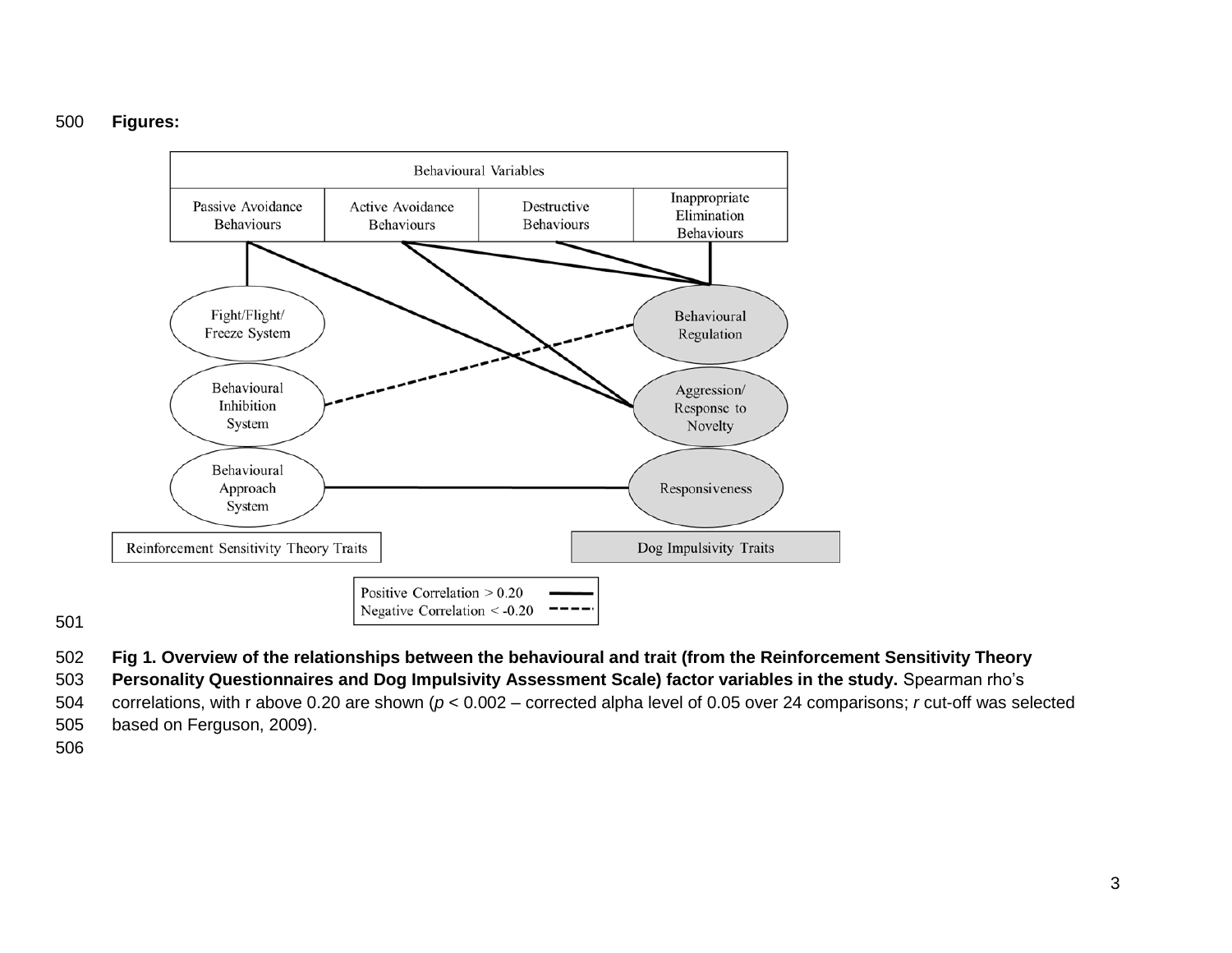*Supplemental information 1*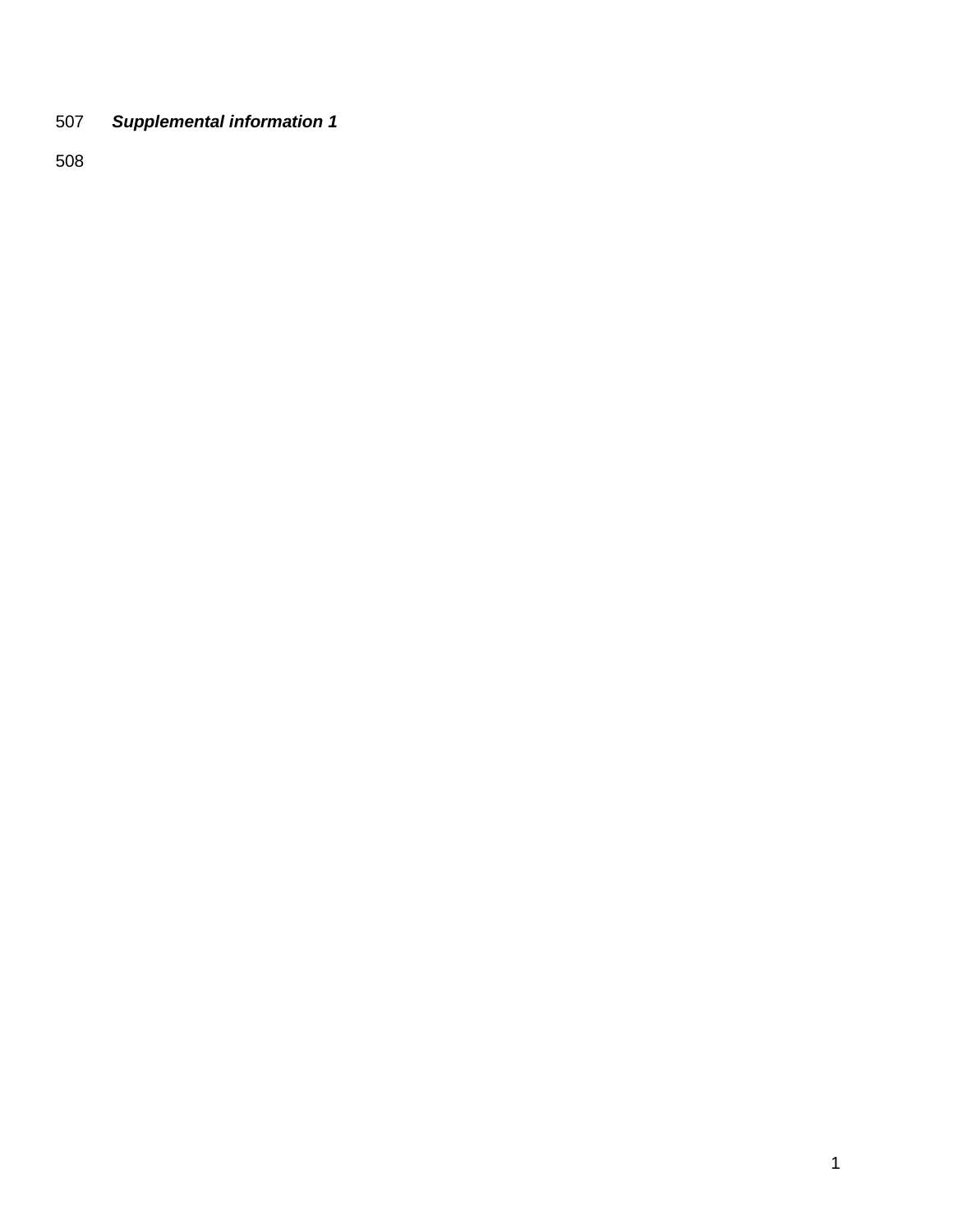# 509 **Reinforcement Sensitivity Theory of Personality Questionnaire - Dog**

|                  |                                                                                                                             | Strongly disagree | Somewhat disagree | disagree<br>$\overline{\sigma}$<br>Neither agree | agree<br>Somewhat       | agree<br>Strongly |
|------------------|-----------------------------------------------------------------------------------------------------------------------------|-------------------|-------------------|--------------------------------------------------|-------------------------|-------------------|
| 1.               | My dog would be frozen to the spot if there was a dangerous<br>animal in the house with him/her.                            | $\mathbf{1}$      | $\overline{2}$    | 3                                                | $\overline{4}$          | 5                 |
| 2.               | My dog would be frozen to the spot if he/she saw a large<br>shadow when swimming.                                           | 1                 | $\overline{2}$    | 3                                                | $\overline{4}$          | 5                 |
| 3.               | My dog would run away if he/she saw a dangerous animal.                                                                     | $\mathbf{1}$      | $\overline{2}$    | 3                                                | $\overline{\mathbf{4}}$ | 5                 |
| $\overline{4}$ . | My dog would freeze if he/she thought a something was going<br>to attack him/her.                                           | $\mathbf 1$       | $\overline{2}$    | 3                                                | $\overline{4}$          | $\overline{5}$    |
| 5.               | My dog would freeze if he/she heard scary noises at night.                                                                  | $\mathbf{1}$      | $\overline{2}$    | 3                                                | $\overline{4}$          | 5                 |
| $\overline{6}$ . | My dog would run away from an animal if it was making her/him<br>feel scared.                                               | $\mathbf{1}$      | $\overline{2}$    | 3                                                | $\overline{4}$          | 5                 |
| 7.               | My dog would run upstairs if there was something scary<br>downstairs.                                                       | $\mathbf{1}$      | $\overline{2}$    | 3                                                | $\overline{4}$          | 5                 |
| 8.               | My dog is careful when doing something that might hurt<br>him/her.                                                          | 1                 | $\overline{2}$    | 3                                                | 4                       | 5                 |
| 9.               | My dog would be careful when playing.                                                                                       | $\mathbf{1}$      | $\overline{2}$    | 3                                                | $\overline{4}$          | 5                 |
| 10.              | My dog would stop what he/she was doing if he/she thought<br>physical danger or he/she might hurt him/herself.<br>there was | 1                 | $\overline{2}$    | $\overline{3}$                                   | $\overline{4}$          | $\overline{5}$    |
| 11.              | My dog would stop what he/she was doing if he/she thought it<br>was too risky to keep going.                                | $\mathbf{1}$      | $\overline{2}$    | 3                                                | $\overline{4}$          | 5                 |
| 12.              | My dog worries about getting hurt.                                                                                          | $\mathbf{1}$      | $\overline{2}$    | 3                                                | $\overline{4}$          | 5                 |
| 13.              | My dog would stop and think before going down a steep slope<br>or sharp drop (where they would not be able to stop easily). | $\mathbf{1}$      | $\overline{2}$    | 3                                                | $\overline{4}$          | 5                 |
| 14.              | My dog appears to stop and think carefully before trying out for<br>something.                                              | $\mathbf{1}$      | $\overline{2}$    | 3                                                | $\overline{4}$          | 5                 |
| 15.              | My dog spends a lot of time trying to get better at things he/she<br>(such as fetch/agility).<br>likes doing                | $\mathbf 1$       | $\overline{2}$    | 3                                                | 4                       | 5                 |
| 16.              | My dog works hard to do well at the things they like doing (like<br>playing 'find it' or 'fetch').                          | $\mathbf{1}$      | $\overline{2}$    | 3                                                | 4                       | 5                 |
| 17.              | My dog likes to practice something he/she likes doing.                                                                      | $\mathbf{1}$      | $\overline{2}$    | $\sqrt{3}$                                       | $\overline{4}$          | 5                 |
| 18.              | My dog puts in lots of effort to achieve a goal (or get what<br>he/she wants).                                              | $\mathbf{1}$      | $\overline{2}$    | $\overline{3}$                                   | $\overline{4}$          | 5                 |
| 19.              | My dog wants to keep on improving (getting better) at his/her<br>favourite things.                                          | $\mathbf{1}$      | $\overline{2}$    | 3                                                | 4                       | 5                 |
| 20.              | My dog is interested in exploring places.                                                                                   | 1                 | $\overline{2}$    | 3                                                | 4                       | 5                 |
| 21.              | My dog likes to do new and exciting things.                                                                                 | 1                 | $\overline{2}$    | $\mathbf{3}$                                     | $\overline{4}$          | 5                 |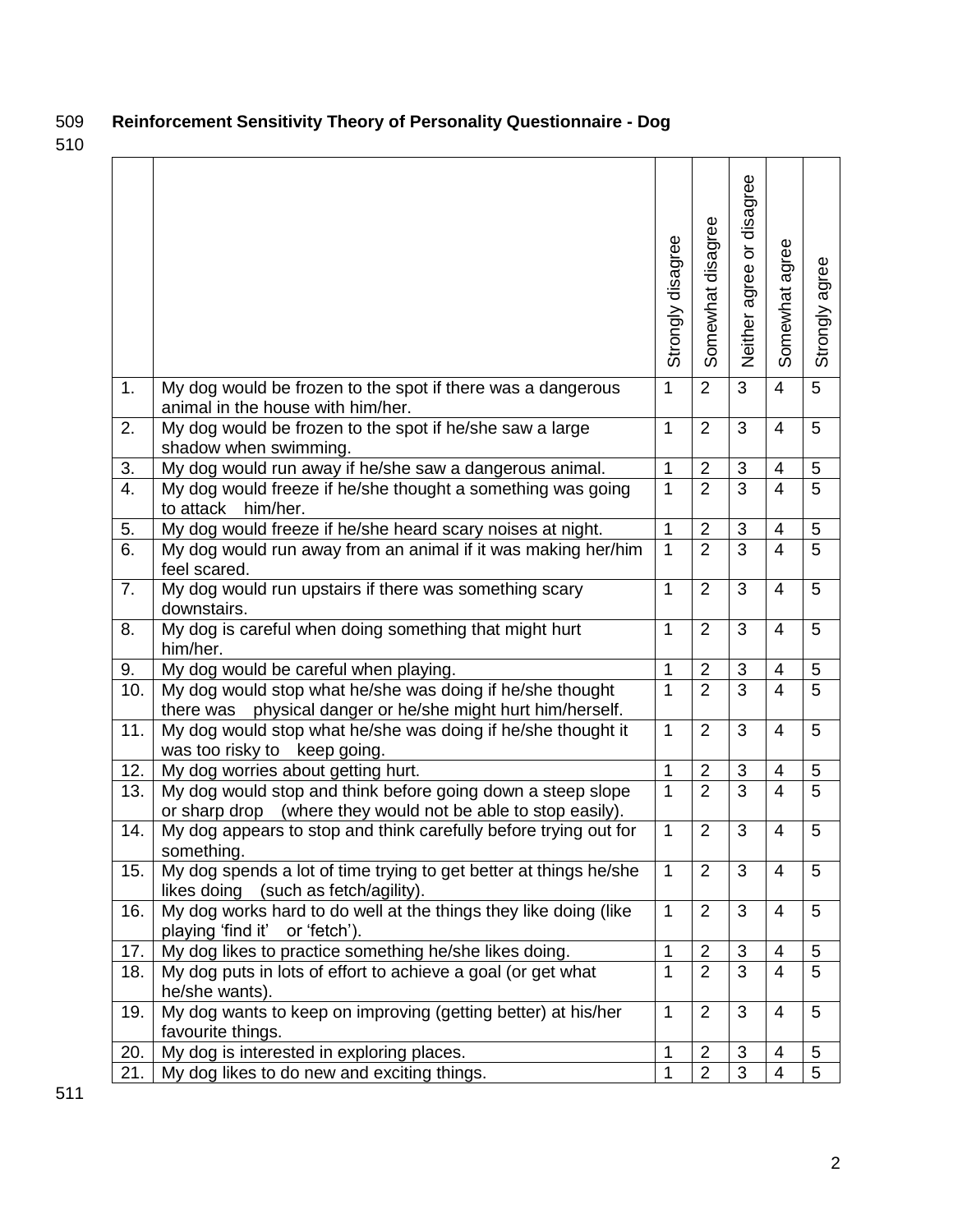- 512
- 

# 513<br>514 RSTPQ-D questionnaire and comparison with the original child version (Cooper t al.,

- 515 **2017)**
- 516

|             | <b>RSTPQ-D</b>                                                     | <b>RSTPQ-Child</b>                                       |  |  |  |  |  |
|-------------|--------------------------------------------------------------------|----------------------------------------------------------|--|--|--|--|--|
|             |                                                                    | (Cooper et al., 2017)                                    |  |  |  |  |  |
|             | FFFS:                                                              |                                                          |  |  |  |  |  |
| 1.          | My dog would be frozen to the spot                                 | I would be frozen to the spot if there                   |  |  |  |  |  |
|             | if there was a dangerous animal in                                 | was a snake or spider in the bathroom                    |  |  |  |  |  |
|             | the house with him/her.                                            | with me.                                                 |  |  |  |  |  |
| 2.          | My dog would be frozen to the spot                                 | I would be frozen to the spot if I saw a                 |  |  |  |  |  |
|             | if he/she saw a large shadow when                                  | large shadow when swimming in the                        |  |  |  |  |  |
|             | swimming.                                                          | ocean.                                                   |  |  |  |  |  |
| 3.          | My dog would run away if he/she                                    | I would run away if I saw a spider or                    |  |  |  |  |  |
|             | saw a dangerous animal.                                            | snake.                                                   |  |  |  |  |  |
| 4.          | My dog would freeze if he/she                                      | I would freeze if I thought a bird was                   |  |  |  |  |  |
|             | thought a something was going to                                   | going to attack me.                                      |  |  |  |  |  |
|             | attack him/her.                                                    |                                                          |  |  |  |  |  |
| 5.          | I would say my dog would freeze if                                 | I would freeze if I heard strange noises                 |  |  |  |  |  |
|             | he/she heard scary noises at night.                                | when in bed at night time.                               |  |  |  |  |  |
| 6.          | My dog would run away from an                                      | I would run away from an animal if it                    |  |  |  |  |  |
|             | animal if it was making her/him feel                               | was making me                                            |  |  |  |  |  |
|             | scared.                                                            | feel scared.                                             |  |  |  |  |  |
| 7.          | My dog would run upstairs if there                                 | I would run back upstairs if there were                  |  |  |  |  |  |
|             | was something scary downstairs.                                    | no lights on                                             |  |  |  |  |  |
|             |                                                                    | downstairs.                                              |  |  |  |  |  |
| <b>BIS:</b> |                                                                    |                                                          |  |  |  |  |  |
| 8.          | My dog is careful when doing                                       | I am careful when doing something that                   |  |  |  |  |  |
| 9.          | something that might hurt him/her.<br>My dog would be careful when | might hurt me.<br>I would be careful when playing a game |  |  |  |  |  |
|             | playing.                                                           | or sport.                                                |  |  |  |  |  |
| 10.         | My dog would stop what he/she was                                  | I would stop what I was doing if I                       |  |  |  |  |  |
|             | doing if he/she thought there was                                  | thought there was                                        |  |  |  |  |  |
|             | physical danger or he/she might                                    | physical danger or I might hurt myself.                  |  |  |  |  |  |
|             | hurt him/herself.                                                  |                                                          |  |  |  |  |  |
| 11.         | My dog would stop what he/she was                                  | I would stop what I was doing if I                       |  |  |  |  |  |
|             | doing if he/she thought it was too                                 | thought it was too                                       |  |  |  |  |  |
|             | risky to<br>keep going.                                            | risky to keep going.                                     |  |  |  |  |  |
| 12.         | My dog worries about getting hurt.                                 | I worry about what would happen if I                     |  |  |  |  |  |
|             |                                                                    | was hurt.                                                |  |  |  |  |  |
| 13.         | My dog would stop and think before                                 | I would stop and think before going                      |  |  |  |  |  |
|             | going down a steep slope or sharp                                  | down a hill on a                                         |  |  |  |  |  |
|             | drop (where they would not be                                      | skateboard, rollerblades, bike etc.                      |  |  |  |  |  |
|             | able to stop easily).                                              |                                                          |  |  |  |  |  |
| 14.         | My dog appears to stop and think                                   | I would think carefully about trying out                 |  |  |  |  |  |
|             | carefully before trying out for                                    | for something                                            |  |  |  |  |  |
|             | something.                                                         | (e.g., sports team, school captain etc.)                 |  |  |  |  |  |
|             |                                                                    | in case I didn't                                         |  |  |  |  |  |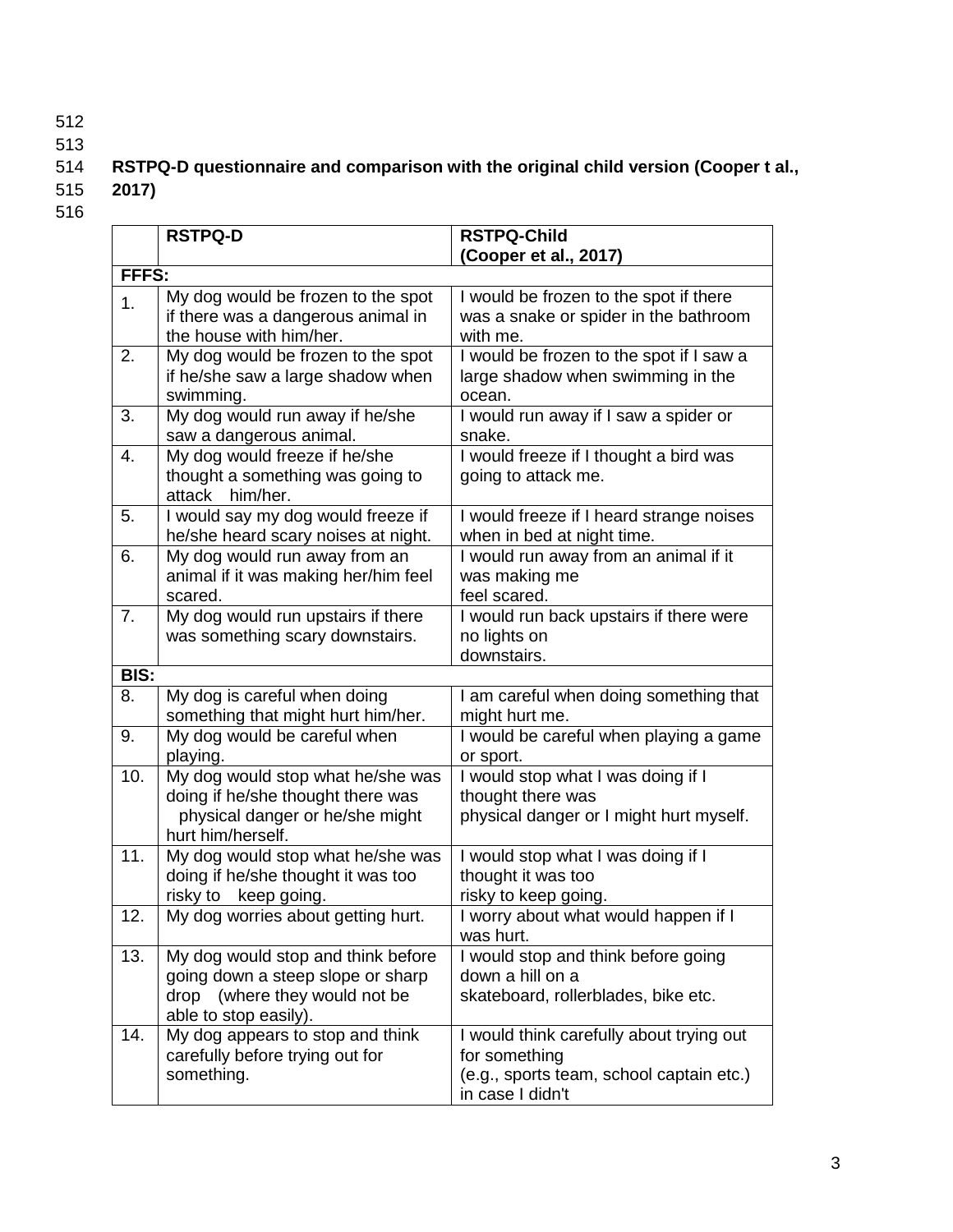|                   |             |                                                                                                                            | make it in.                                                                       |  |  |  |
|-------------------|-------------|----------------------------------------------------------------------------------------------------------------------------|-----------------------------------------------------------------------------------|--|--|--|
|                   | <b>BAS:</b> |                                                                                                                            |                                                                                   |  |  |  |
|                   | 15.         | My dog spends a lot of time trying to<br>get better at things he/she likes<br>(such as fetch/agility).<br>doing            | I am training to be better at sport/things<br>I like doing.                       |  |  |  |
|                   | 16.         | My dog works hard to do well at the<br>things they like doing (like playing<br>or 'fetch').<br>ʻfind it'                   | I work hard to do well at the things I like<br>doing.                             |  |  |  |
|                   | 17.         | My dog likes to practice something<br>he/she likes doing.                                                                  | I like to practise something I like doing<br>so I can get<br>better.              |  |  |  |
|                   | 18.         | My dog puts in lots of effort to<br>achieve a goal (or get what he/she<br>wants).                                          | I put in lots of effort to achieve a goal<br>(or get where I<br>want).            |  |  |  |
|                   | 19.         | My dog wants to keep on improving<br>(getting better) at his/her favourite<br>things.                                      | I want to keep on improving (getting<br>better) at my<br>favourite things.        |  |  |  |
|                   | 20.         | My dog is interested in exploring<br>places.                                                                               | I am interested in exploring places.                                              |  |  |  |
|                   | 21.         | My dog likes to do new and exciting<br>things.                                                                             | I like to do new and exciting things.                                             |  |  |  |
| 517<br>518<br>519 |             | <b>Check-list of Behaviour Problems:</b>                                                                                   |                                                                                   |  |  |  |
| 520               | 1.          |                                                                                                                            | My dog barks, charges or lunges at people, dogs, other animals or certain objects |  |  |  |
| 521<br>522        | 2.          | My dog growls or snarl (shows his/her teeth) at people, dogs, other animals or certain<br>objects                          |                                                                                   |  |  |  |
| 523               | 3.          | My dog tries to bite people, dogs, other animals or certain objects                                                        |                                                                                   |  |  |  |
| 524               | 4.          | My dog snaps or bites people, dogs, other animals or certain objects                                                       |                                                                                   |  |  |  |
| 525               | 5.          | My dog urinates where he/she shouldn't (e.g. in the house)                                                                 |                                                                                   |  |  |  |
| 526               | 6.          | My dog defecates where he/she shouldn't (e.g. in the house)                                                                |                                                                                   |  |  |  |
| 527<br>528        | 7.          | My dog shakes in the presence of certain people, animals, objects or<br>situations (e.g.<br>crowded places or loud noises) |                                                                                   |  |  |  |
| 529<br>530        | 8.          | My dog pants in the presence of certain people, animals, objects or<br>crowded places or loud noises)                      | situations (e.g.                                                                  |  |  |  |